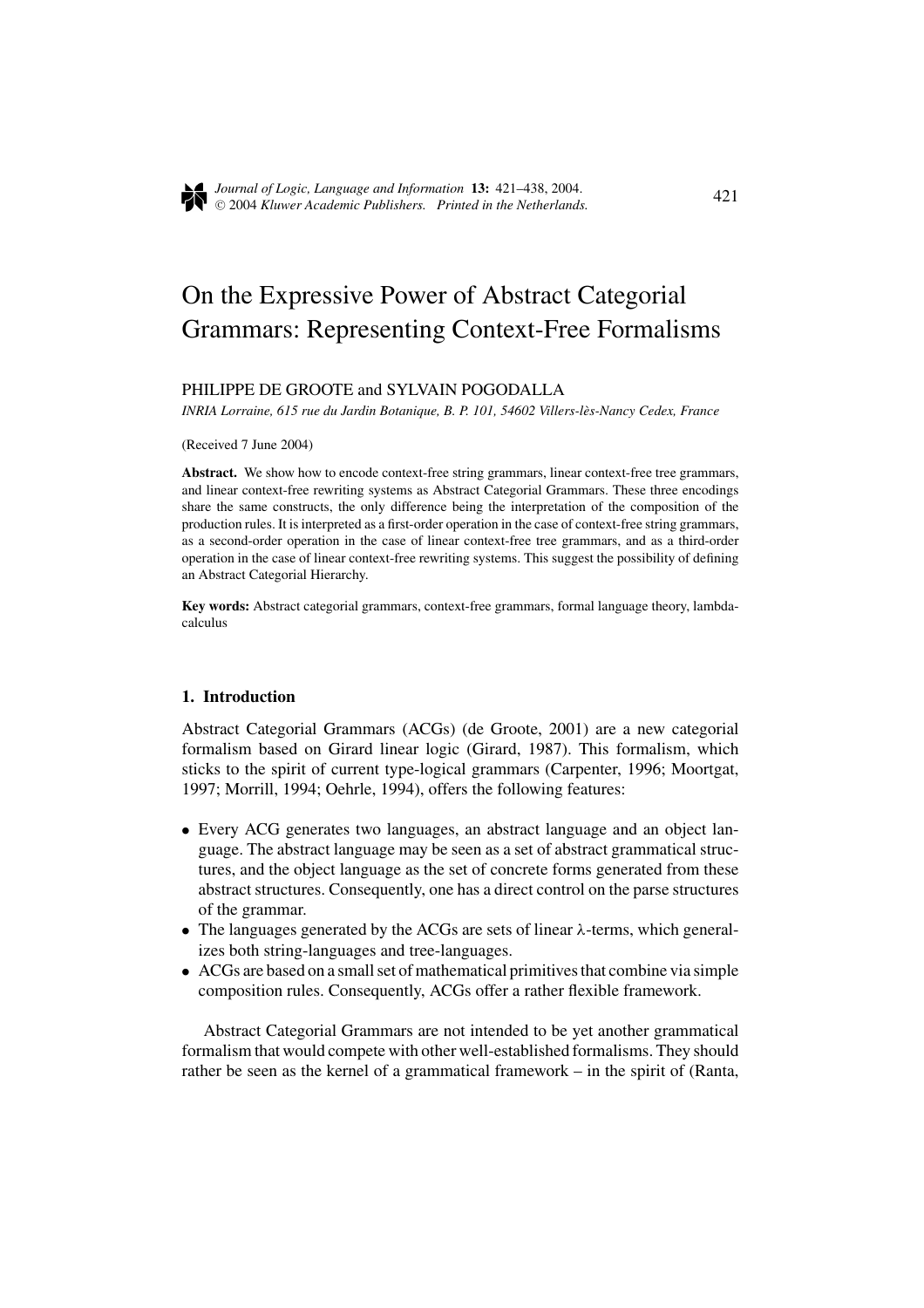2004) – in which other existing grammatical models may be encoded. In this paper, we illustrate this fact by exploring the expressive power of ACGs. We show how to encode three context-free formalisms (namely, context-free string grammars, linear context-free tree grammars, and linear context-free rewriting systems) as ACGs.

The paper is organized as follows. In the next section, we introduce the notion of Abstract Categorial Grammar. Section 3 gives a natural encoding of strings as linear λ-terms. In Section 4, we remind the reader of the definitions of a contextfree string grammar, a linear context-free tree grammar, and a linear context-free rewriting system. In Sections 5, we explain how to encode context-free derivations. Then, Sections 6–8 give the encodings of context-free string grammars, linear context-free tree grammars, and linear context-free rewriting systems, respectively. Finally, we conclude in Section 9.

# **2. Abstract Categorial Grammars**

This section gives the definition of an Abstract Categorial Grammar, which is based on the notions of *linear implicative types, higher-order linear signature*, and *linear* λ-*terms* built upon a higher-order linear signature.

Let *A* be a set of atomic types. The set  $\mathcal{T}(A)$  of *linear implicative types* built upon *A* is inductively defined as follows:

1. if  $a \in A$ , then  $a \in \mathcal{T}(A)$ ; 2. if  $\alpha, \beta \in \mathcal{T}(A)$ , then  $(\alpha \multimap \beta) \in \mathcal{T}(A)$ .

We use the usual convention of right association of the parentheses, i.e., we write  $\alpha \to \beta \to \gamma \to \delta$  for  $(\alpha \to (\beta \to (\gamma \to \delta)))$ . We also write  $\alpha^n \to \beta$  for

$$
\underbrace{\alpha\multimap\cdots\multimap\alpha}_{n\times}\multimap\beta.
$$

A *higher-order linear signature* consists of a triple  $\Sigma = \langle A, C, \tau \rangle$ , where:

- 1. *A* is a finite set of atomic types;
- 2. *C* is a finite set of constants;
- 3.  $\tau : C \to \mathcal{T}(A)$  is a function that assigns to each constant in *C* a linear implicative type in  $\mathcal{T}(A)$ .

Let *X* be an infinite countable set of  $\lambda$ -variables. The set  $\Lambda(\Sigma)$  of *linear*  $\lambda$ -terms built upon a higher-order linear signature  $\Sigma = \langle A, C, \tau \rangle$  is inductively defined as follows:

- 1. if  $c \in C$ , then  $c \in \Lambda(\Sigma)$ ;
- 2. if  $x \in X$ , then  $x \in \Lambda(\Sigma)$ ;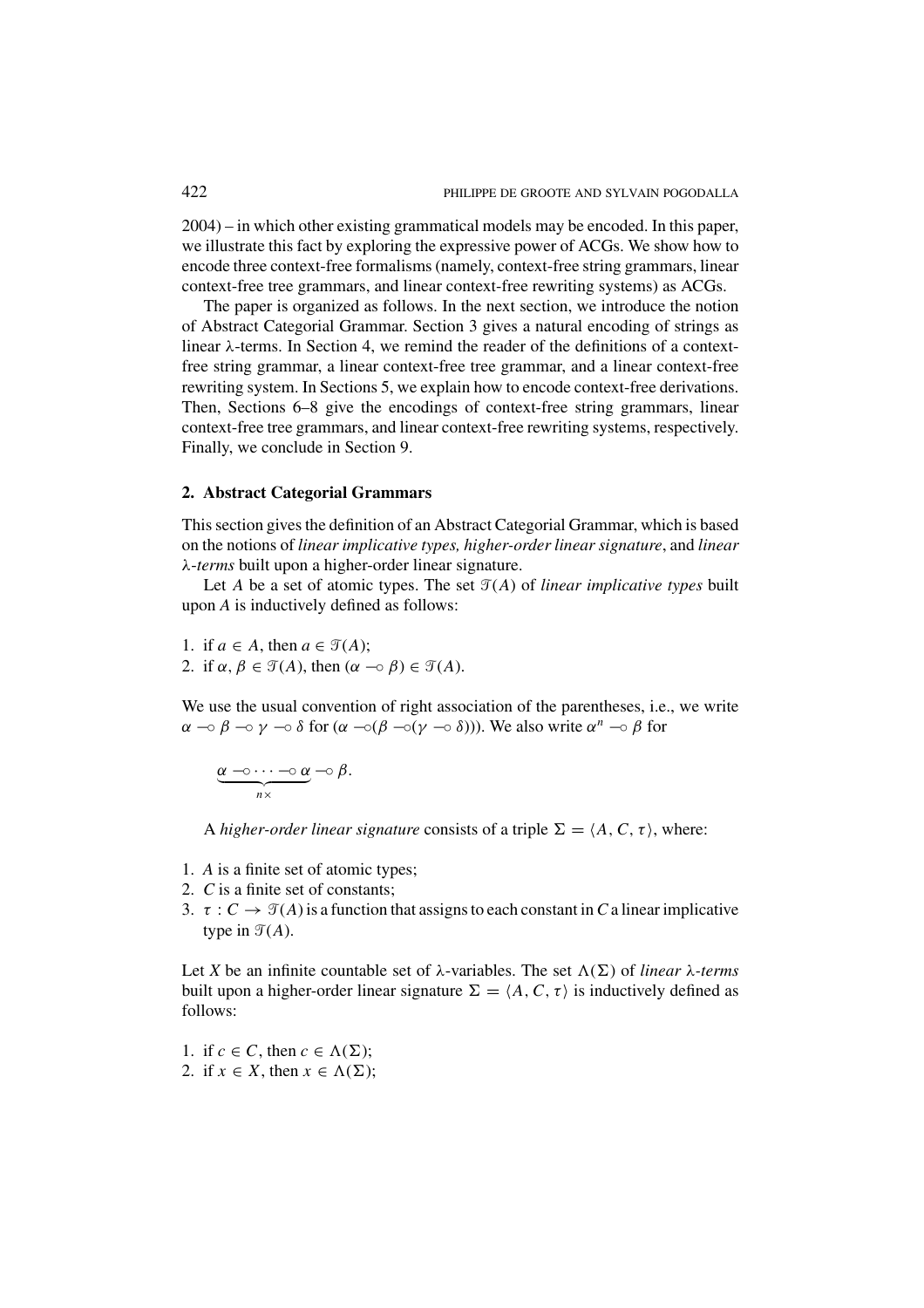- 3. if  $x \in X$ ,  $t \in \Lambda(\Sigma)$ , and *x* occurs free in *t* exactly once, then  $(\lambda x.t) \in \Lambda(\Sigma)$ ;
- 4. if  $t, u \in \Lambda(\Sigma)$ , and the sets of free variables of t and u are disjoint, then  $(tu) \in \Lambda(\Sigma)$ .

 $\Lambda(\Sigma)$  is provided with the usual notion of capture avoiding substitution, and the relations of  $\alpha$ -conversion,  $\beta$ -reduction,  $\beta$ -conversion, and  $\beta\eta$ -conversion (Barendregt, 1984), this latter relation being used as the notion of equality between  $λ$ -terms. We use the usual conventions when writing  $\lambda$ -terms:  $t u_1 u_2 \ldots u_n$  will stand for  $(\ldots ((t \ u_1)u_2) \ldots u_n)$ , and  $\lambda x_1 \ldots x_n$ .*t* for  $\lambda x_1 \ldots \lambda x_n$ .*t*. Moreover, when **x** denotes a sequence of  $\lambda$ -variables  $x_1, \ldots, x_n$ , We write  $\lambda \mathbf{x} \cdot t$  for  $\lambda x_1 \ldots x_n \cdot t$ .

Given a higher-order linear signature  $\Sigma = \langle A, C, \tau \rangle$ , each linear  $\lambda$ -term in  $\Lambda(\Sigma)$ may be assigned a linear implicative type in  $\mathcal{T}(A)$ . This type assignment obeys an inference system whose judgements are sequents of the following form:

 $\Gamma\vdash_{\Sigma} t:\alpha$ 

where:

- 1. Γ is a finite set of  $\lambda$ -variable typing declarations of the form '*x* :  $\beta$ ' (with  $x \in X$ and  $\beta \in \mathcal{T}(A)$ ), such that any  $\lambda$ -variable is declared at most once;
- 2.  $t \in \Lambda(\Sigma)$ ; 3.  $\alpha \in \mathcal{T}(A)$ .

The axioms and inference rules are the following:

$$
\vdash_{\Sigma} c : \tau(c) \qquad \text{(cons)}
$$
\n
$$
x : \alpha \lambda x : \alpha \qquad \text{(var)}
$$
\n
$$
\frac{\Gamma, x : \alpha t : \beta}{\Gamma \vdash_{\Sigma} (\lambda x. t) : (\alpha \neg \circ \beta)} \quad \text{(abs)}
$$
\n
$$
\frac{\Gamma \vdash_{\Sigma} t : (\alpha \neg \circ \beta) \Delta \vdash_{\Sigma} u : \alpha}{\Gamma, \Delta \vdash_{\Sigma} (t u) : \beta} \quad \text{(app)}
$$

Given two higher-order linear signatures  $\Sigma_1$  and  $\Sigma_2$ , we define a *lexicon*  $\mathcal{L}$ :  $\Sigma_1 \rightarrow \Sigma_2$  to be a realization of  $\Sigma_1$  into  $\Sigma_2$  i.e., an interpretation of the atomic types of  $\Sigma_1$  as types built upon  $\Sigma_2$  together with an interpretation of the constants of  $\Sigma_1$ as linear  $\lambda$ -terms built upon  $\Sigma_2$ . These two interpretations must be such that their homomorphic extensions commute with the typing relations. This is spelled out in the next definition.

DEFINITION 1. Let  $\Sigma_1 = \langle A_1, C_1, \tau_1 \rangle$  and  $\Sigma_2 = \langle A_2, C_2, \tau_2 \rangle$  be two higherorder linear signatures. A lexicon  $\mathcal L$  from  $\Sigma_1$  to  $\Sigma_2$  is defined to be a pair  $\mathcal L = \langle F, G \rangle$ such that: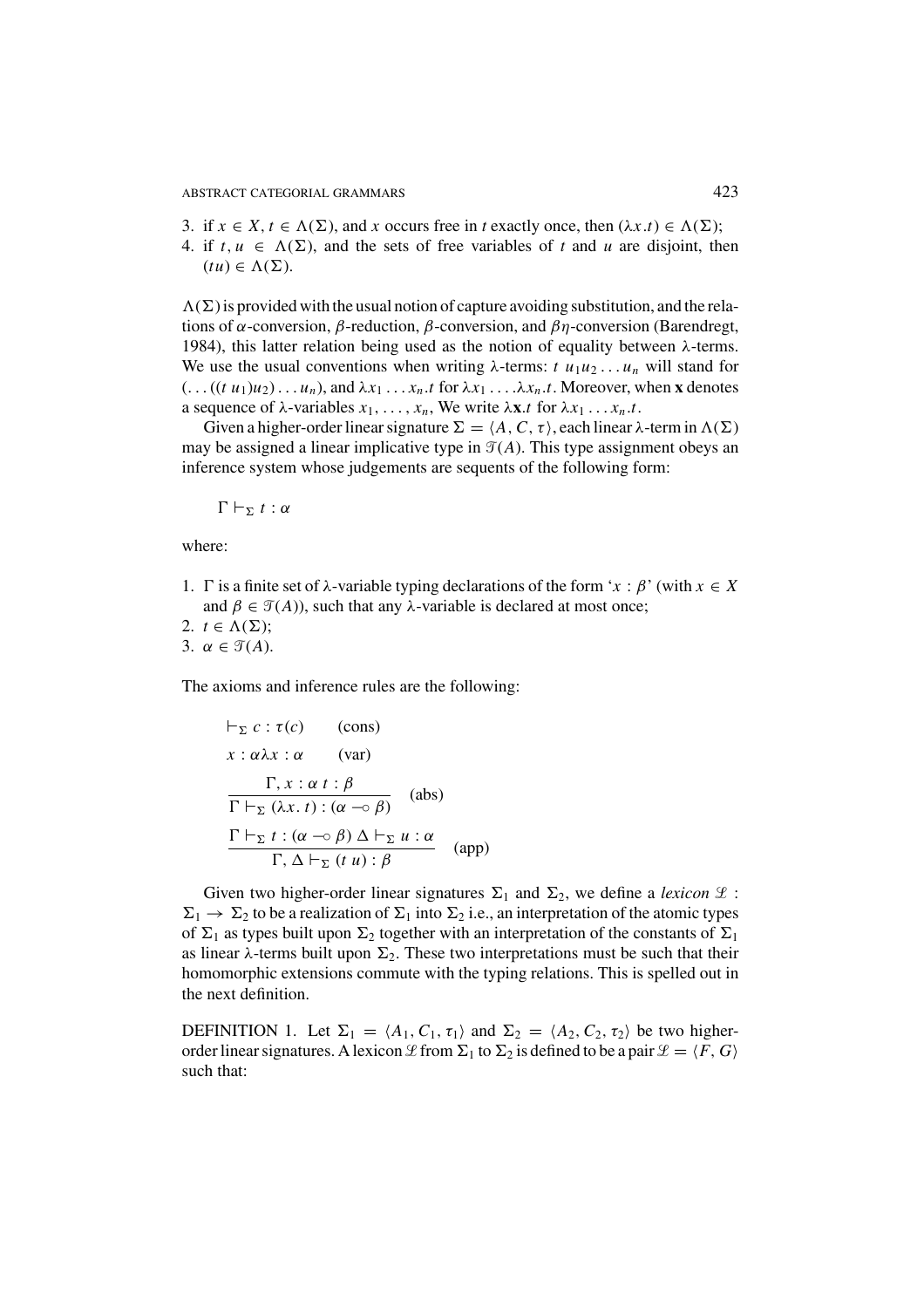- 1.  $F: A_1 \to \mathcal{T}(A_2)$  is a function that interprets the atomic types of  $\Sigma_1$  as linear implicative types built upon *A*2;
- 2.  $G: C_1 \to \Lambda(\Sigma_2)$  is a function that interprets the constants of  $\Sigma_1$  as linear  $\lambda$ -terms built upon  $\Sigma_2$ ;
- 3. the interpretation functions are compatible with the typing relation, i.e., for any  $c \in C_1$ , the following typing judgement is derivable:

 $\vdash_{\Sigma_2} G(c)$ :  $\hat{F}(\tau_1(c)),$ 

where  $\hat{F}$  is the unique homomorphic extension of  $F$ .

In the sequel, given such a lexicon  $\mathcal{L} = \langle F, G \rangle$ ,  $\mathcal{L}(a)$  will stand for either  $\hat{F}(a)$  or  $\hat{G}(a)$ , according to the context.

We are now in a position of defining the notion of Abstract Categorial Grammar.

DEFINITION 2. An Abstract Categorial Grammar is a quadruple  $\mathcal{G}$  =  $\langle \Sigma_1, \Sigma_2, \mathcal{L}, s \rangle$  where:

- 1.  $\Sigma_1$  and  $\Sigma_2$  are two higher-order linear signatures; they are called the abstract vocabulary and the object vocabulary, respectively;
- 2.  $\mathcal{L}: \Sigma_1 \to \Sigma_2$  is a lexicon from the abstract vocabulary to the object vocabulary;
- 3. *s* is an atomic type of the abstract vocabulary; it is called the distinguished type of the grammar.

Every ACG <sup>q</sup> generates two languages: an *abstract language*,  $A($ <sup>q</sup>), and an object language  $O(9)$ .

The abstract language, which may be seen as a set of abstract parse structures, is the set of closed linear λ-terms built upon the abstract vocabulary and whose type is the distinguished type of the grammar.

DEFINITION 3. Let  $\mathscr{G} = \langle \Sigma_1, \Sigma_2, \mathscr{L}, s \rangle$  be an Abstract Categorial Grammar. The abstract language  $\mathcal{A}(\mathcal{G})$ , generated by  $\mathcal{G}$  is defined as follows:

 $\mathcal{A}(\mathscr{G}) = \{t \in \Lambda(\Sigma_1) | \vdash_{\Sigma_1} t : s \text{ is derivable}\}\$ 

On the other hand, the *object language,* which may be seen as the set of concrete forms generated by the grammar, is defined to be the image of the abstract language by the term homomorphism induced by the lexicon.

DEFINITION 4. Let  $\mathscr{G} = \langle \Sigma_1, \Sigma_2, \mathscr{L}, s \rangle$  be an Abstract Categorial Grammar. The object language  $\mathcal{O}(9)$ , generated by  $9$  is defined as follows:

$$
\mathcal{O}(\mathcal{G}) = \{t \in \Lambda(\Sigma_2) \mid \exists u \in \mathcal{A}(\mathcal{G}), t = \mathcal{L}(u)\}
$$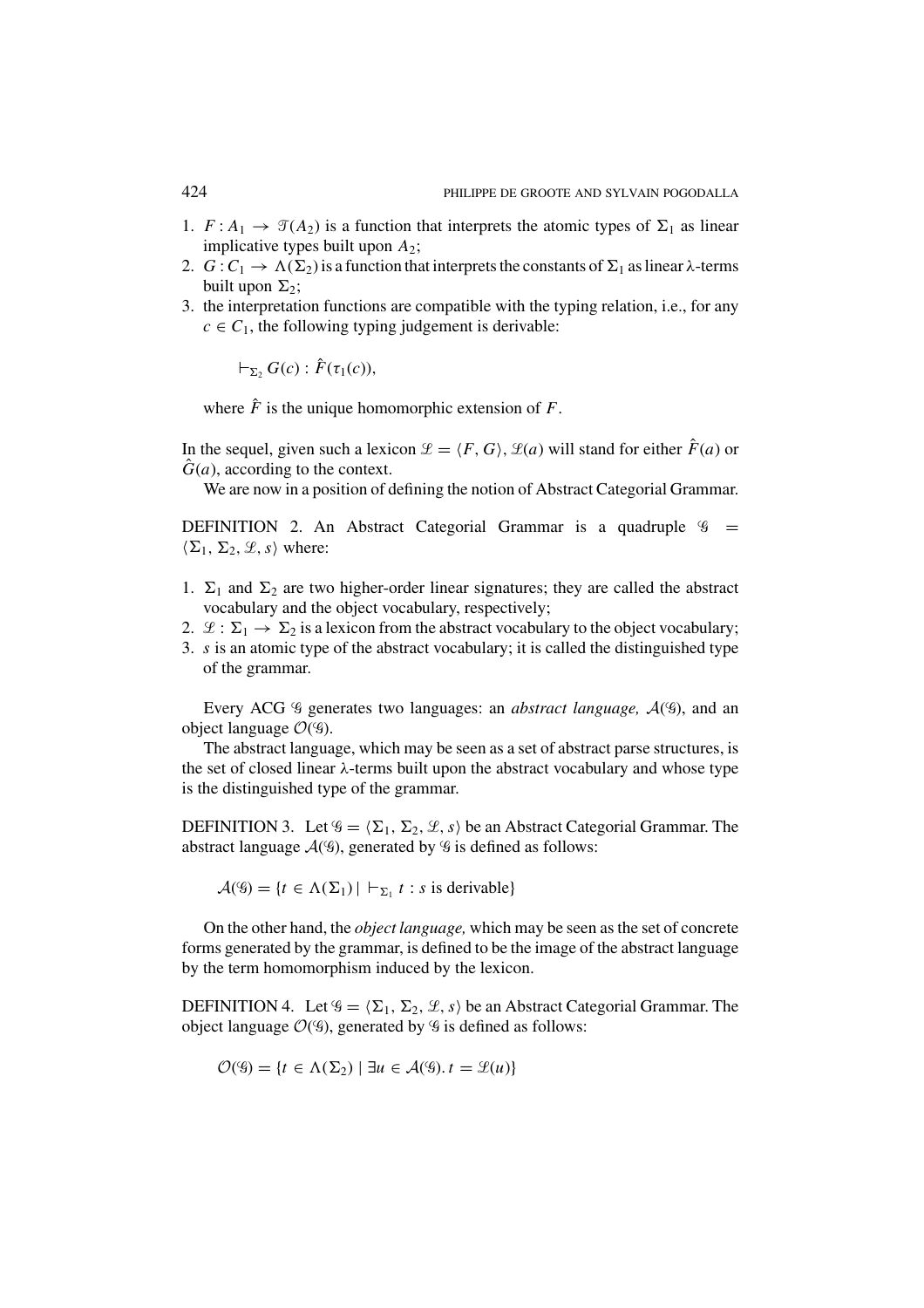#### **3. Strings as Linear** *λ***-Terms**

We are concerned, in this paper, with the representation of grammatical formalisms that generate strings. We must, therefore, specify a higher-order linear signature that allows strings to be defined and manipulated. This signature will serve as the object vocabulary of the several ACGs we will define.

There is, in fact, a canonical way of representing strings as linear  $\lambda$ -terms. It consists of encoding a string of symbols as a composition of functions. Consider, for instance, a string such as *'abbac'.* It may be represented by the linear λ-term:

 $\lambda x$ .*a*(*b*(*b*(*a*(*cx*)))),

where the atomic strings *'a', 'b',* and *'c'* are declared to be constants of functional type.

More formally, the higher-order linear signature corresponding to an alphabet obeys the following definition.

DEFINITION 5. let  $T = \{a_1, \ldots, a_n\}$  be an alphabet. The higher-order linear signature,  $\Sigma_T = \langle A, C, \tau \rangle$ , is defined as follows:

1.  $A = \{\sigma\}$ ; 2.  $C = \{a_1, \ldots, a_n\};$ 3.  $\tau(a_i) = (\sigma \neg \circ \sigma)$ , for all  $1 \leq i \leq n$ .

Given such a signature, the empty word  $(\epsilon)$  is represented by the identity function  $(\lambda x.x)$ , and concatenation is defined to be functional composition  $(\lambda f \lambda g \cdot \lambda x \cdot f(g \cdot x))$ , which is indeed an associative operator that admits the identity function as a unit.

We define *string* to be the type ( $\sigma \neg \circ \sigma$ ), and  $\lambda$ -terms of type *string*, such as  $\lambda x.a(b(b(a(c x))))$ , will be written */abbac/*. Finally, the infix operator + will denote the composition (i.e., the concatenation) of such  $\lambda$ -terms.

# **4. Three Context-Free Formalisms**

In this section, we remind the reader of the definitions of the grammatical formalisms we intend to encode as ACGs.

# 4.1. CONTEXT-FREE STRING GRAMMARS

A context-free string grammar is a quadruple  $G = \langle N, T, P, s \rangle$  where:

- 1. *N* is a finite set of symbols called the alphabet of non-terminal symbols;
- 2. *T* is a finite set of symbols, disjoint from *N,* called the alphabet of terminal symbols;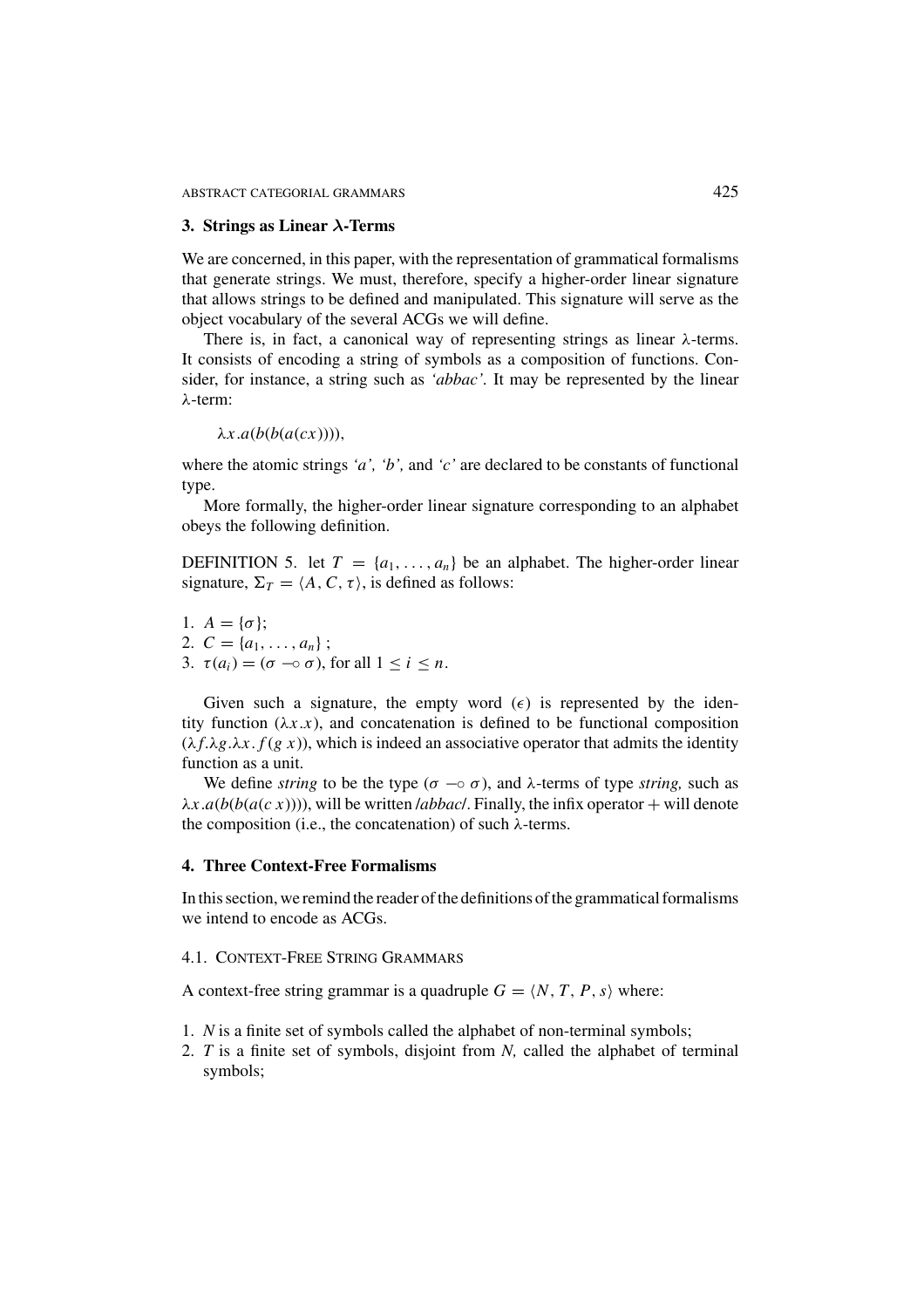- 3. *P* is a finite set of production rules of the form  $a \to \alpha$ , where  $a \in N$ , and  $\alpha \in (N \cup T)^{*};$
- 4.  $s \in N$  is called the start symbol of the grammar.

Given two words  $\alpha$ ,  $\beta \in (N \cup T)^*$ , one says that  $\beta$  is directly derivable from  $\alpha$ if and only if there exist  $\beta_1, \beta_2, \beta_3 \in (N \cup T)^*$  and  $a \in N$  such that:

- 1.  $a \rightarrow \beta_2$  is a production rule of *P*;
- 2.  $\alpha = \beta_1 a \beta_3$ ;
- 3.  $\beta = \beta_1 \beta_2 \beta_3$ .

This relation of direct derivability is written  $\alpha \Rightarrow \beta$  and, as usual,  $\Rightarrow^*$  denotes the reflexive, transitive closure of  $\Rightarrow$ . Finally, the language generated by *G* is defined to be the set of terminal words  $\alpha \in T^*$  such that  $s \Rightarrow^* \alpha$ .

### 4.2. LINEAR CONTEXT-FREE TREE GRAMMARS

A ranked alphabet is defined to be a pair  $\Sigma = \langle F_{\Sigma}, r_{\Sigma} \rangle$  such that  $F_{\Sigma}$  is a finite set of symbols, and  $r_{\Sigma}: F_{\Sigma} \to \mathbb{N}$  is a function that assigns to each symbol a natural number called its rank. By a slight abuse of notation, we will write  $a \in \Sigma$  for  $a \in F_{\Sigma}$ .

Given such a ranked alphabet  $\Sigma$ , and a possibly inifinite countable set of variables *X*, the set of trees  $T_{\Sigma}(X)$  is inductively defined as follows:

1.  $X \subset T_{\Sigma}(X);$ 2. if  $f \in \Sigma$  and  $r_{\Sigma}(f) = 0$  then  $f \in T_{\Sigma}(X)$ ; 3. if  $f \in \Sigma$ ,  $r_{\Sigma}(f) = n$ , and  $t_1, ..., t_n \in T_{\Sigma}(X)$  then  $f(t_1, ..., t_n) \in T_{\Sigma}(X)$ .

In case *X* is the empty set, the set of trees  $T_{\Sigma}(\phi)$  is simply written  $T_{\Sigma}$ . Let  $X_n =$  ${x_1, \ldots, x_n}$  be a finite set of variables. A tree  $t \in T_\Sigma(X_n)$  that contains exactly one occurrence of each variable  $x_i$  ( $1 \le i \le n$ ) is called an *n*-context. Let *t* be such an *n*-context, and let  $u_1, \ldots, u_n \in T_{\Sigma}$ . We write  $t[u_1, \ldots, u_n]$  to denote the tree obtained from *t* by replacing  $x_1, \ldots, x_n$  by  $u_1, \ldots, u_n$ , respectively. The set of *n*-contexts built upon a given ranked alphabet  $\Sigma$  will be written  $C_{\Sigma}(n)$ . Strictly speaking, the notion of *n*-context should not depend on the choice of the set  $X_n$ . Nevertheless, in the sequel, we will use the following convention: if *t* is an *n*-context then *t* and  $t[x_1, \ldots, x_n]$  denote the same tree.

Let *X* be a set of variables, let  $\Sigma$  be a ranked alphabet, and let  $\Sigma_0$  be the set of symbols  $a \in \Sigma$  such that  $r_{\Sigma}(a) = 0$ . To each tree  $t \in T_{\Sigma}(X)$ , one associates its yield  $\bar{t}$ , which is a string over  $\Sigma_0$  inductively defined as follows:

1.  $\overline{x} = x$ , for  $x \in X$ ; 2.  $\overline{a} = a$ , for  $a \in \Sigma_0$ ; 3.  $\overline{f(t_1,...,t_n)} = \overline{t_1}^{\ldots} \cdot \overline{t_n}$ .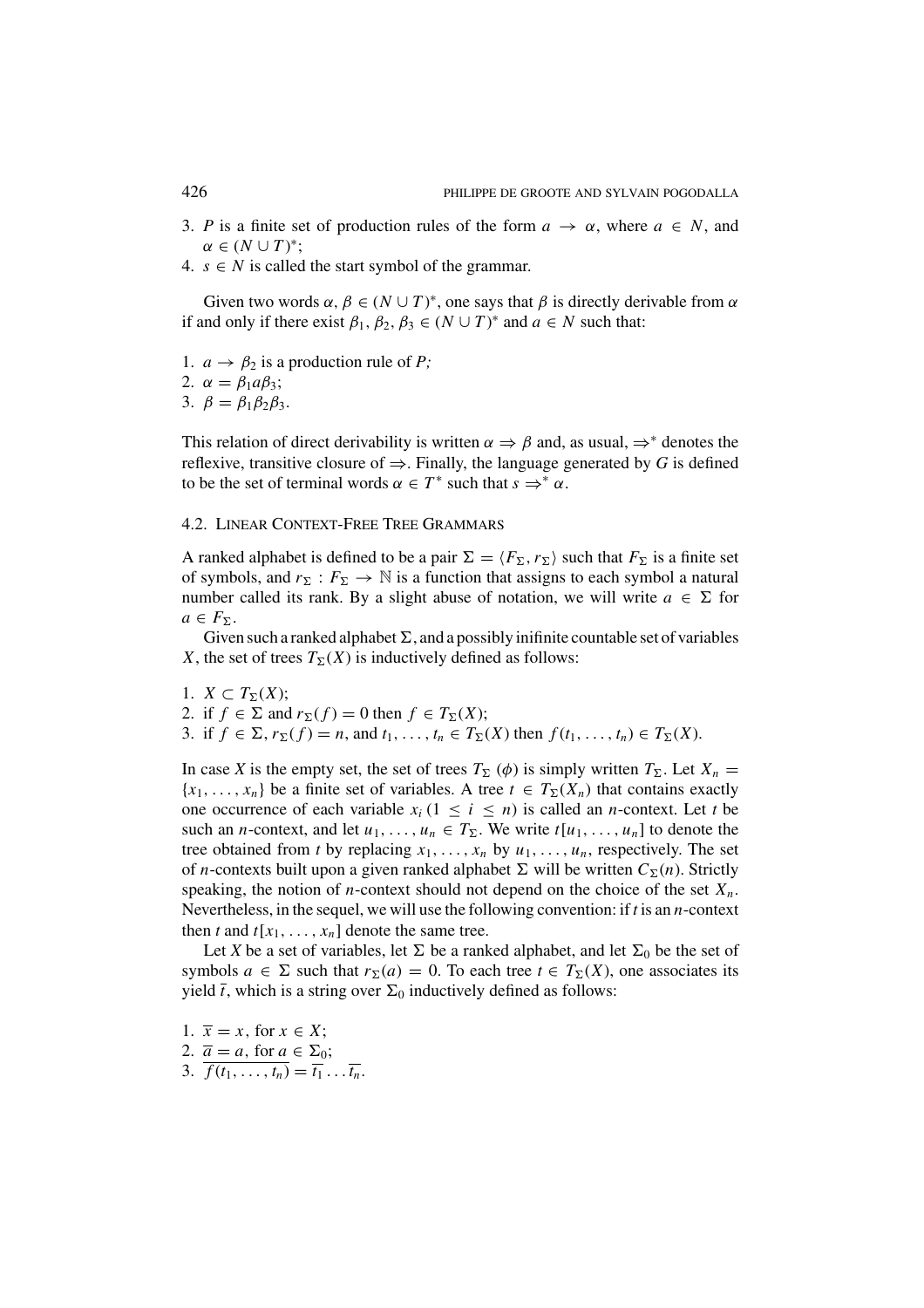A linear context-free tree grammar is a quadruple  $G = \langle N, T, P, s \rangle$  where:

- 1. *N* is a ranked alphabet of non-terminal symbols;
- 2. *T* is a ranked alphabet of terminal symbols, disjoint from *N*;
- 3. *P* is a finite set of production rules of the form  $a(x_1, \ldots, x_n) \rightarrow t[x_1, \ldots, x_n]$ , where  $a \in N$ ,  $r_N(a) = n$ , the variable  $x_1, \ldots, x_n$  are all distinct, and  $t \in$  $C_{N\cup T}(n)$ .
- 4. the start symbol  $s \in N$  is such that  $r_N(s) = 0$ .

Let *u*,  $v \in T_{N \cup T}$ . *v* is directly derivable from *u* ( $u \Rightarrow v$ ) if and only if there exist  $c \in C_{N \cup T}(1)$ ,  $a \in N$  with  $r_N(a) = n$ ,  $t \in C_{N \cup T}(n)$  and  $u_1, \ldots, u_n \in T_{N \cup T}$  such that:

- 1.  $a(x_1, \ldots, x_n) \rightarrow t[x_1, \ldots, x_n]$  is a production rule of *P*;
- 2.  $u = c[a(u_1, \ldots, u_n)]$ ;
- 3.  $v = c[t[u_1, \ldots, u_n]].$

The tree language generated by *G* is then defined to be the set of terminal trees *t* ∈ *T<sub>T</sub>* such that  $s \Rightarrow^* t$ , where  $\Rightarrow^*$  stands for the reflexive, transitive closure of ⇒.

Note that the tree language generated by a linear context-free tree grammar is not sensitive to the derivation mode. This is due to the linearity condition which derives from the fact that the right-hand side of a production rule is restricted to be a context rather than an arbitrary tree. Consequently, the usual distinction between *outside-in* and *inside-out* tree languages does not apply in the present case.

In this paper, we are interested in string languages rather than in tree languages. Consequently, we will focus on the yield language generated by a linear context-free tree grammar, i.e., the set of strings  $\alpha$  such that  $\alpha = \overline{t}$  for some tree  $t \in T_T$  such that  $s \Rightarrow^* t$ . In the general case, the class of yield languages generated by the contextfree tree grammars corresponds to the class of indexed languages. In our case, because of the linearity constraint, the class of yield languages we consider is much more restrictive. To the best of our knowledge, whether this class corresponds to a class of languages definable by some other well-established formalism is an open question. Nevertheless, it is worth noting that it contains Joshi's Tree Adjoining Languages (Joshi and Schabes, 1997) as a proper subclass (Mönnich, 1997).

# 4.3. LINEAR CONTEXT-FREE REWRITING SYSTEMS

Linear context-free rewriting systems (Vijay-Shanker et al., 1987; Weir, 1988) may be defined as a proper subclass of multiple context-free grammars (Seki et al., 1991), which are themeselves a particular case of generalized context-free grammars (Pollard, 1984). We do not follow this general approach here, but give a direct tailor-made definition, which is indeed equivalent to Weir's.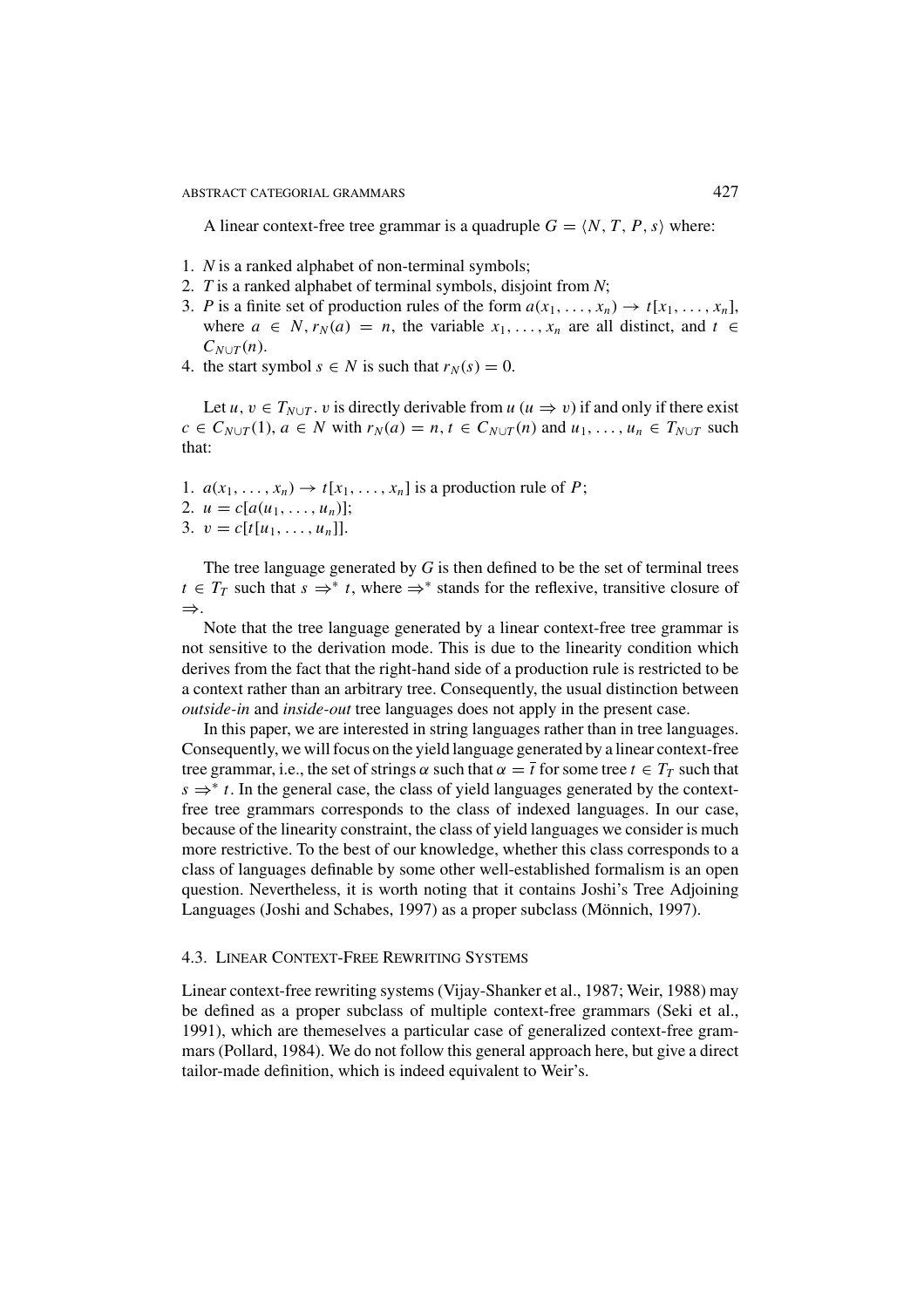Let *T* be an alphabet, and consider a function  $f: (T^*)^m \to (T^*)^n$  that acts on tuples of strings. Such a function is called a linear transform if and only if there exist

$$
\alpha_{10}, \alpha_{11}, \ldots, \alpha_{1p_1}, \ldots, \alpha_{n0}, \alpha_{n1}, \ldots, \alpha_{np_n} \in T^*
$$

such that:

$$
f\langle x_1,\ldots,x_m\rangle=\langle \alpha_{10}x_{11}\alpha_{11}\ldots x_{1p_1}\alpha_{1p_1},\ldots,\alpha_{n0}x_{n1}\alpha_{n1}\ldots x_{np_n}\alpha_{np_n}\rangle
$$

where  $\bigcup_{i=1}^{m} \{x_i\} = \bigcup_{i=1}^{n}$  $p_i$ <sub>*j*=1</sub>{*x<sub>ij</sub>*}, and  $x_{ij} \neq x_{kl}$ , whenever  $i \neq k$  or  $j \neq l$ .

In the sequel, we work modulo the associativity of the cartesian product, i.e., we identify  $(T^*)^n \times (T^*)^m$  with  $(T^*)^{n+m}$  and, consequently,  $\langle \langle \alpha_1, \ldots, \alpha_n \rangle, \langle \beta_1, \ldots, \beta_m \rangle \rangle$  with  $\langle \alpha_1, \ldots, \alpha_n, \beta_1, \ldots, \beta_m \rangle$ .

A linear context-free rewriting system is defined to be a quadruple  $G =$  $\langle N, T, P, s \rangle$  where:

1. *N* is a ranked alphabet of non-terminal symbols;

2. *T* is an alphabet of terminal symbols, disjoint from *N*;

- 3. *P* is a finite set of production rules of the form  $\langle f, a \rightarrow \alpha \rangle$  where:
	- (a)  $a \in N$ ,

(b) 
$$
\alpha = a_1 \dots a_n \in N^*
$$
,

- (c) *f* is a linear transform from  $(T^*)^{\sum_{i=1}^n r_N(a_i)}$  into  $(T^*)^{r_N(a)}$ ,
- 4. the start symbol  $s \in N$  is such that  $r_N(s) = 1$ .

In Clause 3, the non-terminal word  $\alpha$  is possibly empty, in which case the linear transform *f* degenerates into a constant tuple  $f \langle \rangle$ .

To each non-terminal symbol  $a \in N$ , one associates a set  $L(a) \subset (T^*)^{r_N(a)}$ , inductively defined as follows:

- 1. for each production rule  $\langle f, a \rightarrow \epsilon \rangle$ , where  $\epsilon$  stands for the empty word, one has  $f \langle \rangle \in L(a)$ ;
- 2. If  $t_1 \in L(a_1), \ldots, t_n \in L(a_n)$ , and  $\langle f, a \rightarrow a_1 \ldots a_n \rangle$  is a production rule of *P*, then  $f\langle t_1,\ldots,t_n\rangle \in L(a)$ .

The language generated by *G* is then defined to be the set *L(s)*. Observe that this set is indeed a set of strings because  $r_N(s) = 1$ .

### **5. Specifying Context-Free Derivations**

In order to encode a formalism as an ACG, we have to give an abstract vocabulary, an object vocabulary, and a lexicon. The three formalisms of Section 4 generate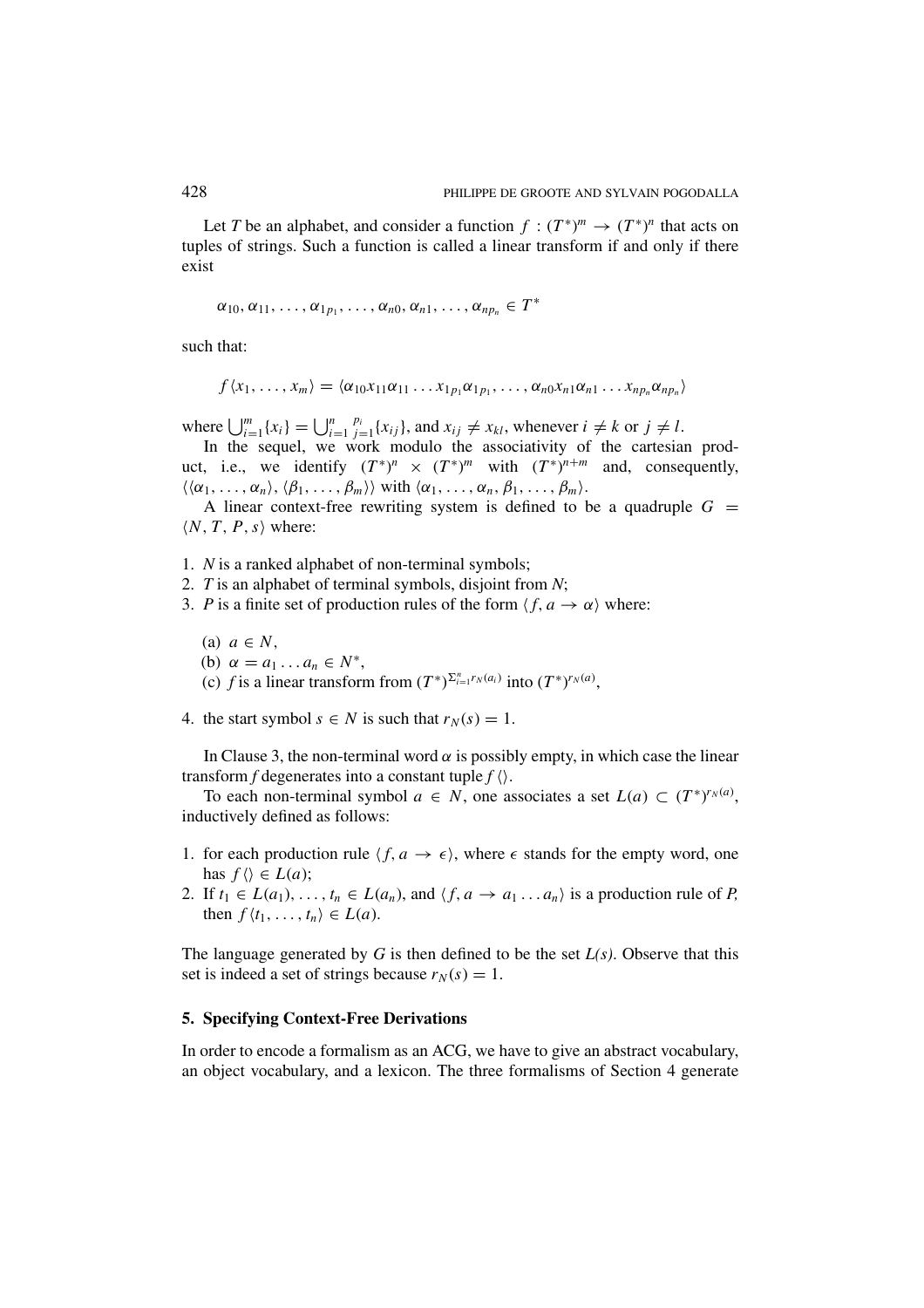string languages. Consequently, their object vocabulary will obey the construct of Definition 5. They will also share the same kind of abstract vocabulary, whose construction is explained in the present section.

Let  $a \rightarrow \alpha$  be a production rule of a context-free string grammar. We define the skeleton of this rule to be the pair  $\langle a, \lceil \alpha \rceil \rangle$ , where  $\lceil \alpha \rceil$  is a word of non-terminal symbols inductively defined as follows:

- 1.  $[b] = \epsilon$ , if *b* is a terminal symbol;
- 2.  $[b] = b$ , if *b* is a non-terminal symbol;
- 3.  $[b\beta] = [\beta]$ , if *b* is a terminal symbol;
- 4.  $[b\beta] = b[\beta]$ , if *b* is a non-terminal symbol.

Similarly, let  $a(x_1,...,x_n) \rightarrow t$  be a production rule of a context-free tree grammar. Its skeleton is defined to be the pair  $\langle a, \lceil t \rceil \rangle$ , where  $\lceil t \rceil$  is inductively defined as follows:

- 1.  $[x_i] = \epsilon$ , for  $x_i$  a variable;
- 2.  $[f] = \epsilon$ , if *f* is a terminal symbol of rank 0;
- 3.  $f = f$ , if *f* is a non-terminal symbol of rank 0;
- 4.  $[f(t_1,..., t_n)] = [t_1] \dots [t_n]$ , if *f* is a terminal symbol;
- 5.  $[f(t_1,\ldots,t_n)]=f[t_1]\ldots[t_n]$ , if *f* is a non-terminal symbol.

Finally, let  $\langle f, a \rightarrow \alpha \rangle$  be a production rule of a linear context-free rewriting system. Its skeleton is defined to be the pair  $\langle a, \alpha \rangle$ .

To summarize, in the three cases, the skeleton of a production rule is a pair  $\langle a, \alpha \rangle$ . where *a* is the non-terminal symbol occurring in the left-hand side of the rule, and  $\alpha$  is a word consisting of the non-terminal symbols occurring in its right-hand side.

This notion of skeleton of a production rule allows us to define the higher-order linear signature associated to a given context-free string grammar, linear contextfree tree grammar, or linear context-free rewriting system.

DEFINITION 6. Let  $G = \langle N, T, P, s \rangle$  be a context-free string grammar, a linear context-free tree grammar, or a linear context-free rewriting system. The higher-order linear signature  $\Sigma_G = \langle A, C, \tau \rangle$ , associated to *G*, is defined as follows:

- 1.  $A = N$ ;
- 2. to each  $p \in P$ , one associates a constant  $c_p$ , and  $C = \bigcup_{p \in P} {c_p};$
- 3.  $\tau(c_p) = a_1 \cdots a_n \cdots a_n$ , where  $\langle a, a_1 \dots a_n \rangle$  is the skeleton of rule p.

It is not difficult to see that the closed  $\lambda$ -terms of atomic type built upon the above signature are regular trees that correspond to context-free parse trees.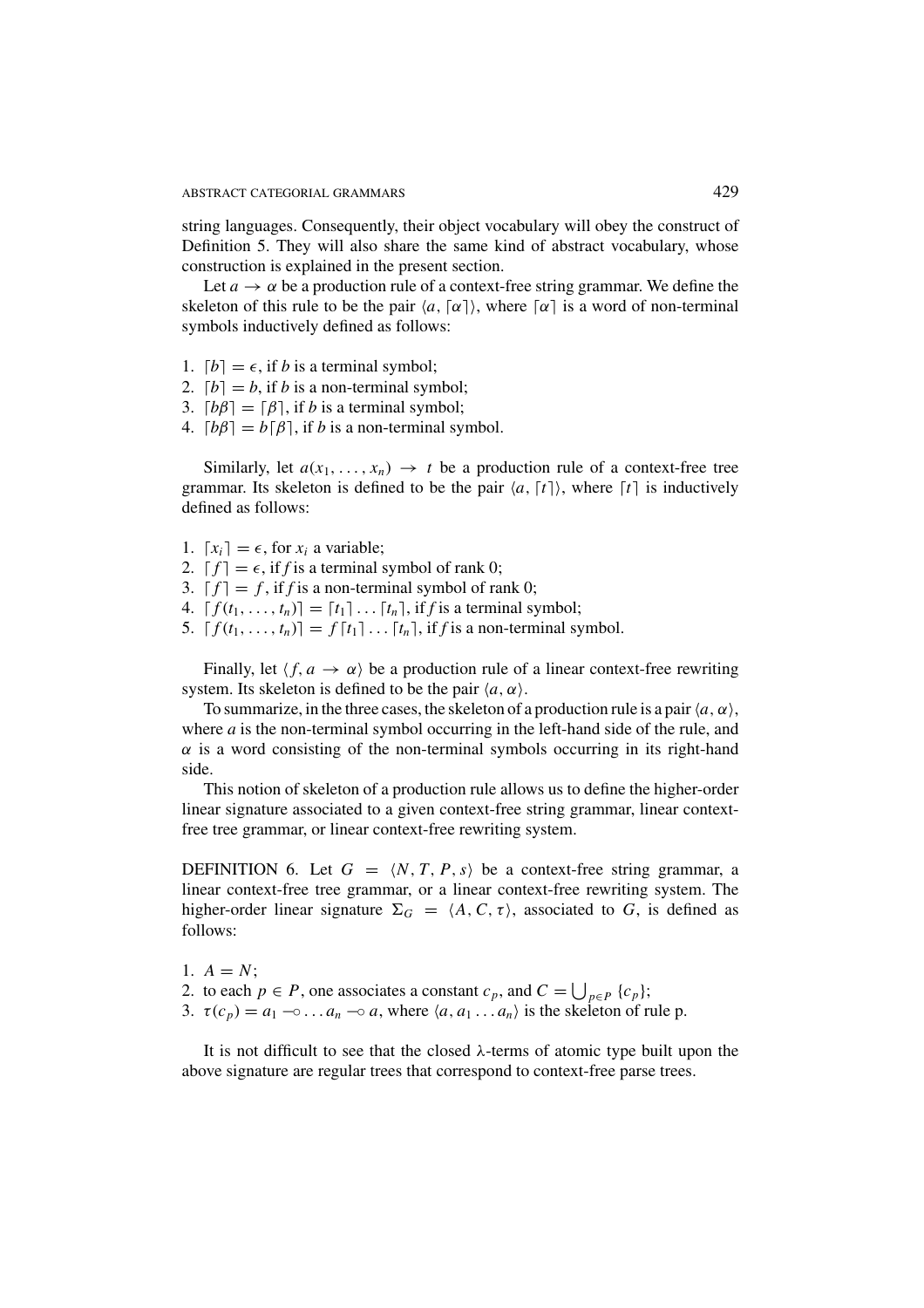#### **6. Composition as First-Order Susbtitution**

In order to define ACGs representing the formalisms of Section 4, it remains to specify appropriate lexicons. This section explains the construction of such lexicons in the case of context-free string grammars.

Let  $G = \langle N, T, P, s \rangle$  be a context-free string grammar, and let  $p \in P$  be the following production rule:

$$
a\to \alpha_0 a_1\alpha_1 \dots a_n\alpha_n
$$

where  $a_1, a_1, \ldots, a_n \in N$  and  $\alpha_0, \alpha_1, \ldots, \alpha_n \in T^*$ . The linear  $\lambda$ -term  $[ [p] ]$  is defined to be:

$$
\lambda y_1 \ldots y_n. |\alpha_0| + y_1 + |\alpha_1| + \cdots + y_n + |\alpha_n|
$$

We now define the ACG corresponding to a given context-free string grammar.

DEFINITION 7. Let  $G = \langle N, T, P, s \rangle$  be a context-free string grammar. The Abstract Categorial Grammar  $\mathscr{G}_G = \langle \Sigma_G, \Sigma_T, \mathscr{L}_G, s \rangle$  is defined as follows:

- 1. the abstract vocabulary  $\Sigma_G$  is constructed according to Definition 6;
- 2. the object vocabulary  $\Sigma_T$  is constructed according to Definition 5;
- 3. the lexicon  $\mathcal{L}_G : \Sigma_G \to \Sigma_T$  is such that:
	- (a)  $\mathcal{L}_G(a) = \text{string}$ , for all  $a \in N$
	- (b)  $\mathcal{L}_G(c_p) = [p]$  for all  $p \in P$ ;

4. the distinguished type *s* is identical to the start symbol of *G*.

It remains to prove that the ACG constructed according to the above definition is indeed a correct representation of the corresponding context-free string grammar. This is established by the next two propositions.

PROPOSITION 1. Let  $G = \langle N, T, P, s \rangle$  be a context-free string grammar, and *let*  $\mathscr{G}_G = \langle \Sigma_G, \Sigma_T, \mathscr{L}_G, s \rangle$  *be the Abstract Categorial Grammar constructed from G according to Definition 7.*

*For all*  $a \in N$  *and all*  $\alpha \in T^*$ , *if*  $a \Rightarrow^* \alpha$  *then there exists a closed*  $\lambda$ *-term*  $t \in \Lambda(\Sigma_G)$  *such that*  $\vdash_{\Sigma_G} t : a$  *and*  $\mathscr{L}_G(t) = \alpha /$ .

*Proof.* We proceed by induction on the length of the derivation  $a \Rightarrow^* \alpha$ .

If  $a \Rightarrow^* \alpha$  because of a production rule  $a \to \alpha$ , there must exist an abstract constant *c* corresponding to this production rule, which is of type *a* and such that  $\mathscr{L}_G(c) = \alpha / c$ .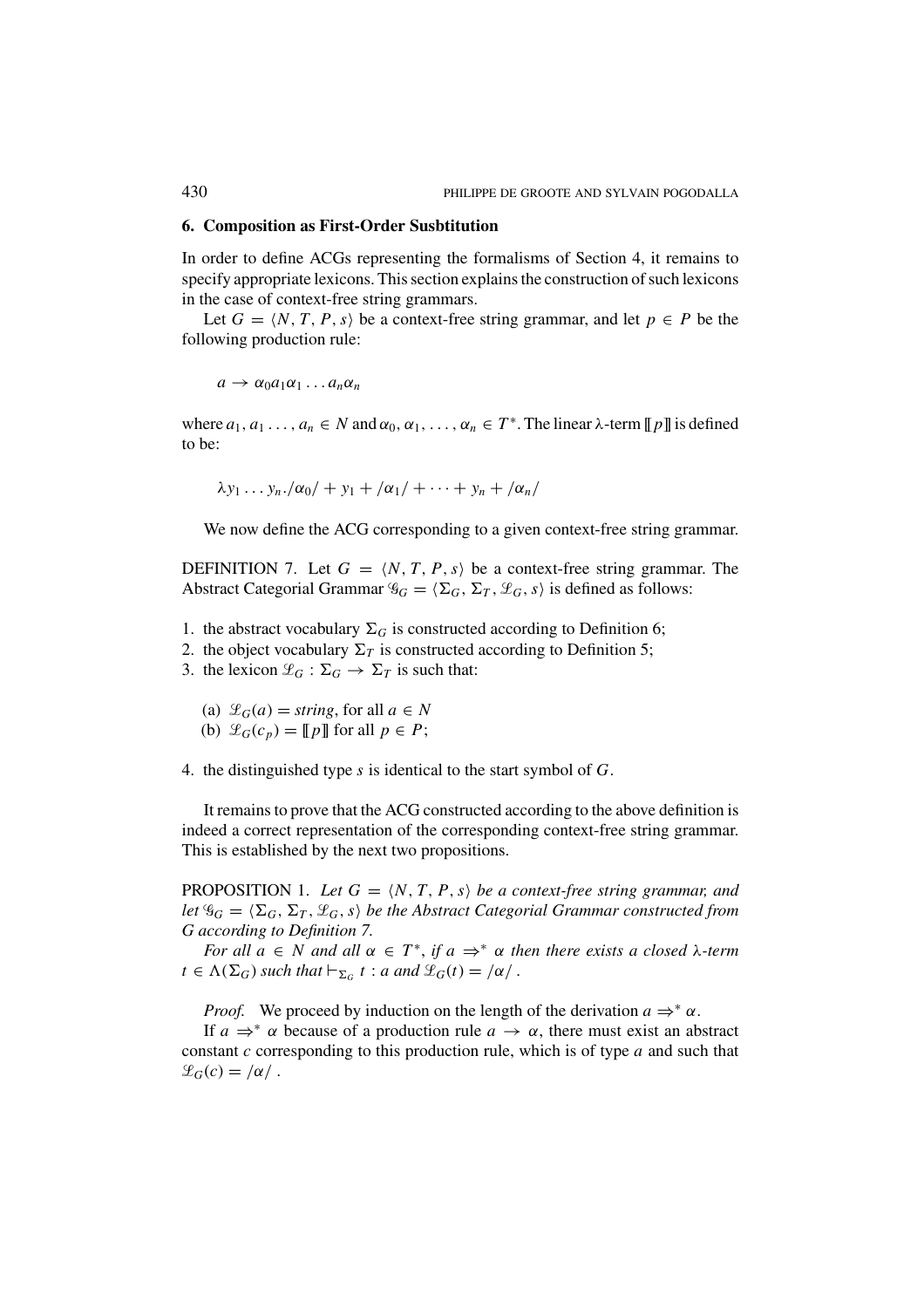Now, suppose that the first rule of the derivation is

$$
a \to \alpha_0 a_1 \alpha_1 \dots a_n \alpha_n \tag{1}
$$

Consequently, there exists  $\beta_1, \ldots, \beta_n \in T^*$  such that  $a_i \Rightarrow^* \beta_i$  and  $\alpha =$  $\alpha_0\beta_1\alpha_1 \ldots \beta_n\alpha_n$ . Then, by induction hypothesis, there must exist closed  $\lambda$ -terms  $t_1, \ldots, t_n$  of type  $a_1, \ldots, a_n$ , respectively, such that  $\mathcal{L}_G(t_i) = \frac{\beta_i}{\cdot}$ . On the other hand, there exists an abstract constant  $c$  corresponding to  $(1)$ , whose type is  $a_1 \neg \neg \neg$ ...  $a_n \neg \neg a$  and such that

$$
\mathcal{L}_G(c) = \lambda y_1 \ldots y_n \cdot / \alpha_0 / + y_1 + / \alpha_1 / + \cdots + y_n + / \alpha_n /.
$$

Consequently, we have that

$$
\mathcal{L}_G(ct_1 \dots t_n) = |\alpha_0| + |\beta_1| + |\alpha_1| + \dots + |\beta_n| + |\alpha_n| = |\alpha|.
$$

PROPOSITION 2. Let  $\mathscr{G}_G = \langle \Sigma_G, \Sigma_T, \mathscr{L}_G, s \rangle$  be the Abstract Categorial Gram*mar constructed from a given context-free string grammar*  $G = \langle N, T, P, s \rangle$ *, according to Definition 7.*

*For all a*  $\in$  *N*, *and all closed*  $\lambda$ -term  $t \in \Lambda(\Sigma_G)$  *such that*  $\vdash_{\Sigma_G} t : a$ , *there exists*  $\alpha \in T^*$  *such that*  $\mathcal{L}_G(t) = / \alpha /$ , *and*  $a \Rightarrow^* \alpha$ .

*Proof.* We proceed by induction on the structure of *t*. Note that, *t* being a closed term of atomic type, it is either a constant or an application.

If *t* is a constant then  $t = c_p$  for some  $p \in P$  whose skeleton is  $\langle a, \epsilon \rangle$ . Then, by definition of  $\mathcal{G}_G$ , *p* must be of the form  $a \to \alpha$  with  $\mathcal{L}_G(c_p) = |\alpha|$ .

If *t* is an application then  $t = c_p t_1, \ldots, t_n$  for some  $p \in P$  whose skeleton is  $\langle a, a_1, \ldots, a_n \rangle$ . In this case, each  $\lambda$ -term  $t_i$  must be a closed  $\lambda$ -term of type  $a_i$ , and *p* must be of the form,

 $a \rightarrow \alpha_0 a_1 \alpha_1 \ldots a_n \alpha_n$ 

where  $\alpha_0, \alpha_1 \ldots \alpha_n \in T^*$ , and

$$
\mathcal{L}_G(c_p) = \lambda y_1 \ldots y_n \cdot \langle \alpha_0 / + y_1 + \langle \alpha_1 / + \cdots + y_n + \langle \alpha_n / \langle \alpha_1 / + y_1 + \langle \alpha_2 / + y_1 \rangle \rangle \rangle
$$

Then, by induction hypothesis, there exist  $\beta_1, \ldots, \beta_n \in T^*$  such that  $\mathcal{L}_G(t_i) = \beta_i / T$ and  $a_i \Rightarrow^* \beta_i$ . This implies that

$$
\mathcal{L}_G(t) = \frac{\alpha_0}{\beta_1} + \frac{\beta_1}{\beta_1} + \frac{\alpha_1}{\beta_1} + \cdots + \frac{\beta_n}{\beta_n} + \frac{\alpha_n}{\beta_n},
$$

and that  $a \Rightarrow^* \alpha_o \beta_1 \alpha_1 \dots \beta_n \alpha_n$ .

 $\Box$ 

 $\Box$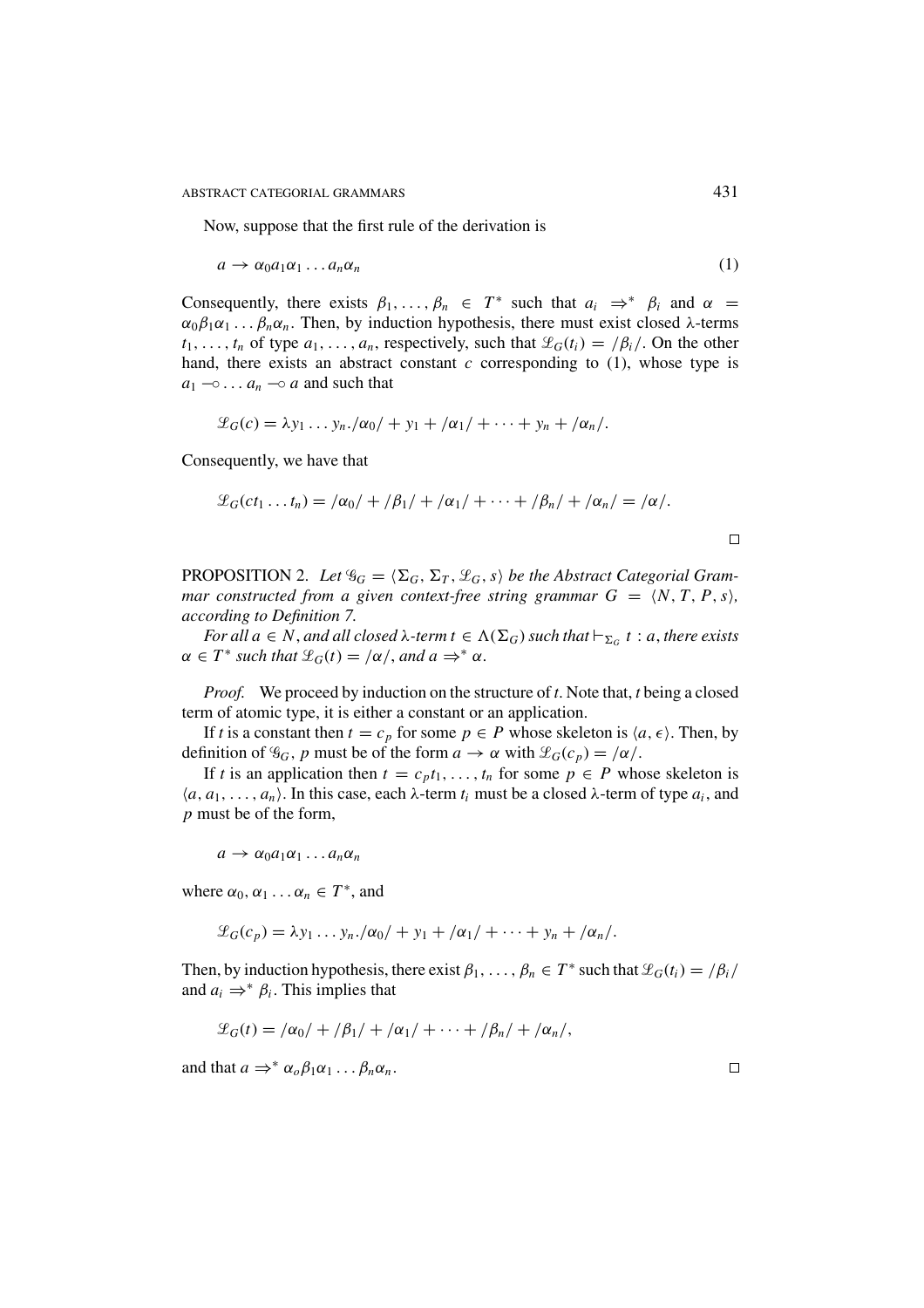#### **7. Composition as Second-Order Substitution**

In order to adapt the construction of the previous section to the case of linear contextfree tree grammars, we will interpret the atomic types of the abstract vocabulary as second-order types over strings.

Let  $G = \langle N, T, P, s \rangle$  be a linear context-free tree grammar, and let  $p \in P$  be a production rule  $a(x_1, \ldots, x_n) \rightarrow t$  whose skeleton is  $\langle a, a_1 \ldots a_m \rangle$ . The linear  $\lambda$ -term [[p]] is defined to be:

$$
\lambda y_1 \ldots y_m \ldotp \lambda x_1 \ldots x_n . |t|
$$

where  $|t|$  is inductively defined as follows:

- 1.  $|x_i| = x_i$ ;
- 2.  $|f| = |f|$ , if f is a terminal symbol of rank 0;
- 3.  $|a_i| = y_i$ , if the non-terminal  $a_i$  is of rank 0;
- 4.  $|f(t_1,..., t_k)| = |t_1| + \cdots + |t_k|$ , if *f* is a terminal symbol;
- 5.  $|a_i(t_1,\ldots,t_k)| = y_i|t_1|\cdots|t_n|.$

Adapting Definition 7 to the case of linear context-free tree grammar is then straightforward.

DEFINITION 8. Let  $G = \langle N, T, P, s \rangle$  be a linear context-free tree grammar. The Abstract Categorial Grammar  $\mathscr{G}_G = \langle \Sigma_G, \Sigma_T, \mathscr{L}_G, s \rangle$  is defined as follows:

- 1. the abstract vocabulary  $\Sigma_G$  is constructed according to Definition 6;
- 2. the object vocabulary  $\Sigma_T$  is constructed according to Definition 5;
- 3. the lexicon  $\mathcal{L}_G : \Sigma_G \to \Sigma_T$  is such that:
	- (a)  $\mathcal{L}_G(a) = \text{string}^{r_n(a)} \rightarrow \text{string}$ , for all  $a \in N$ (b)  $\mathcal{L}_G(c_p) = [p]$ , for all  $p \in P$ .
- 4. the distinguished type *s* is identical to the start symbol of *G*.

In order to establish the correctness of the above construction, we first state two technical lemmas concerning the operator  $|\cdot|$  used in the definition of  $[|p|]$ . Their proofs, which consist of simple inductions, are left to the reader.

LEMMA 1. Let  $G = \langle N, T, P, s \rangle$  be a linear context-free tree grammar. For all *terminal trees t*  $\in$   $T_T$ ,  $|t| = \sqrt{t}/$ .

LEMMA 2. Let  $G = \langle N, T, P, s \rangle$  be a linear context-free tree grammar. Let *u*, *u*<sub>1</sub>, ..., *u<sub>n</sub>* ∈ *T*<sub>*N*∪*T*</sub>, *c* ∈ *C*<sub>*N*∪*T*</sub>(1), *a*<sub>1</sub>, ..., *a*<sub>*m*</sub> ∈ *N*, *and t* ∈ *C*<sub>*T*</sub>(*n*) *be such that*: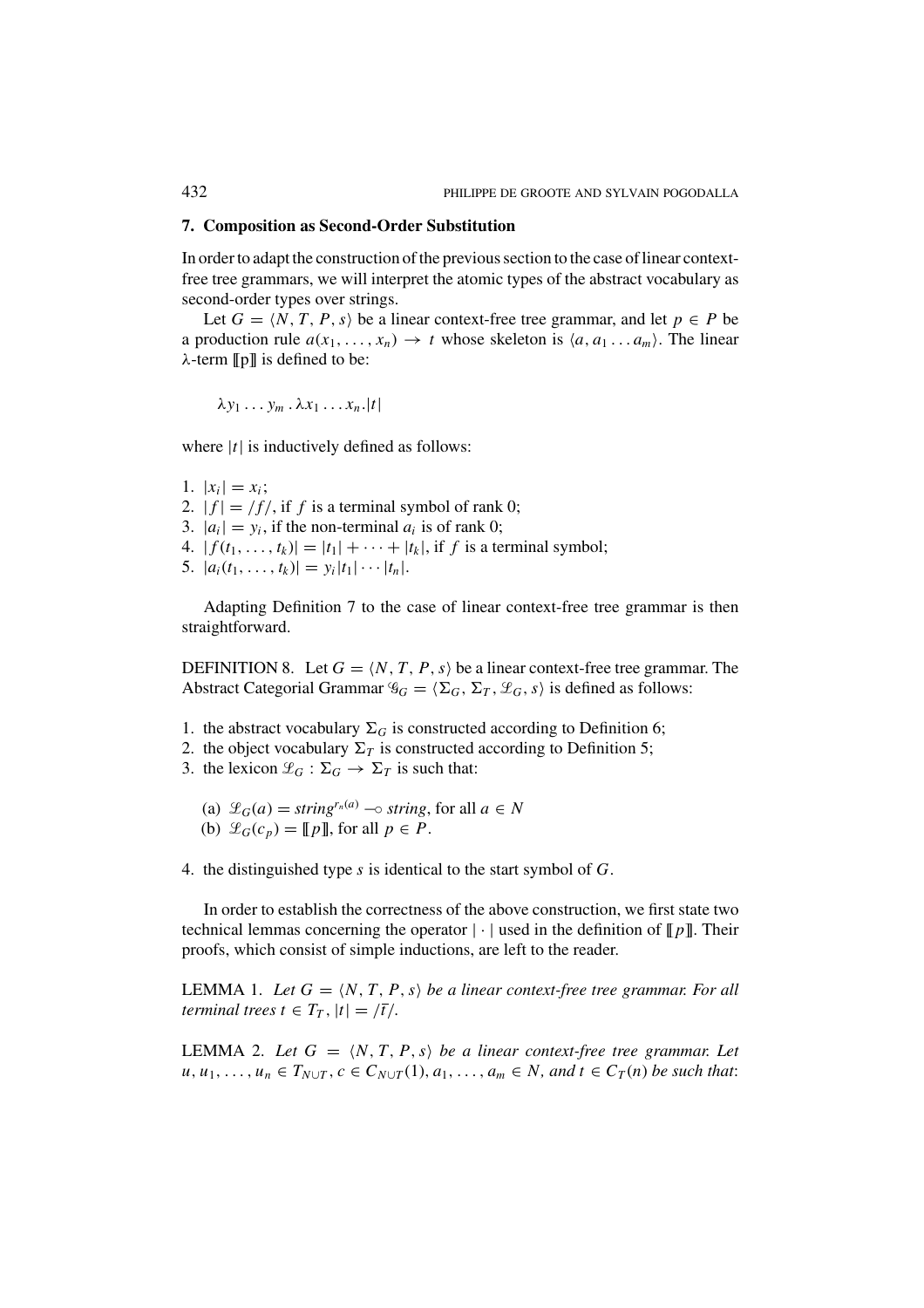ABSTRACT CATEGORIAL GRAMMARS 433

1.  $a_1, \ldots, a_m$  *is the sequence of occurences of non-terminal symbols in u*; 2.  $r_N(a_1) = n$ ; 3.  $u = c[a_1(u_1, \ldots, u_n)];$ 

*Then*,  $(\lambda y_1 \ldots y_m |u|)(\lambda x_1 \ldots x_n |t|) = \lambda y_2 \ldots y_m |c[t[u_1, \ldots, u_n]]$ .

PROPOSITION 3. Let  $G = \langle N, T, P, s \rangle$  be a linear context-free tree grammar, *and let*  $\mathscr{G}_G = \langle \Sigma_G, \Sigma_T, \mathscr{L}_G, s \rangle$  *be the Abstract Categorial Grammar constructed from G according to Definition 8.*

*For all*  $a \in N$  *such that*  $r_N(a) = n$ , *all*  $v \in C_T(n)$ *, and all*  $u_1, \ldots, u_n \in T_T$ , *if*  $a(u_1, \ldots, u_n) \Rightarrow^* v[u_1, \ldots, u_n]$  *then there exists a closed*  $\lambda$ -term  $t \in \Lambda(\Sigma_G)$  *such that*  $\big| \vdash_{\Sigma_G} t : a \text{ and } \mathcal{L}_G(t)/\overline{u_1}/ \cdots / \overline{u_n}/\big| = \big| \overline{v[u_1, \ldots, u_n]} \big|$ .

*Proof.* We proceed by induction on the length of the derivation  $a(u_1, \ldots, u_n)$ ⇒<sup>∗</sup> v[*u*1,..., *un*].

If  $a(u_1, \ldots, u_n) \Rightarrow^* v[u_1, \ldots, u_n]$  because of a production rule  $a(x_1, \ldots, x_n) \rightarrow v[x_1, \ldots, x_n]$ , there exists an abstract constant corresponding to this rule, and we are done by taking *t* to be this abstract constant.

Now suppose that the first rule of the derivation is the production rule  $p, a(x_1, \ldots, x_n) \rightarrow w[x_1, \ldots, x_n]$ , whose skeleton is  $\langle a, a_1 \ldots a_m \rangle$ . Then, for all  $a_i$ there exist  $c \in C_{N \cup T}(1), w_{i1}, \ldots, w_{ir_N(a_i)} \in T_{N \cup T}, c' \in C_T(1), w'_{i1}, \ldots, w'_{ir_N(a_i)} \in$ *T<sub>T</sub>*, and  $v_i \in C_T(r_N(a_i))$  such that

1.  $w(u_1, \ldots, u_n) = c[a_i(w_{i1}, \ldots, w_{ir_N(a_i)})];$ 2.  $v(u_1, \ldots, u_n) = c'[v_i(w'_{i1}, \ldots, w'_{ir_N(a_i)})];$ 3.  $c[s] \Rightarrow^* c'[s]$ , for all  $s \in T_{N \cup T}$ ; 4.  $a_i(s_1, \ldots, s_{r_N(a_i)}) \Rightarrow^* v_i(s_1, \ldots, s_{r_N(a_i)})$ , for all  $s_1, \ldots, s_{r_N(a_i)} \in T_{N \cup T}$ ; 5.  $w_{ij} \Rightarrow^* w'_{ij}$ .

Therefore, by induction hypothesis, there exist closed  $\lambda$ -terms  $t_1, \ldots, t_m \in \Lambda(\Sigma_G)$ such that  $\vdash_{\Sigma_G} t_i : a_i$  and

$$
\mathcal{L}_G(t_i)/\overline{s_1}/\ldots/\overline{s_{r_N(a_i)}}/=\overline{v_i[s_1,\ldots,s_{r_N(a_i)}}]/
$$

for all  $s_1, \ldots, s_{r_N(a_i)} \in T_{N \cup T}$ . This implies that

$$
\mathscr{L}_G(t_i)=\lambda x_1\ldots x_{r_N(a_i)}.\overline{v_i}/.
$$

Then we take

$$
t=c_p t_1\cdots t_m,
$$

and the result follows by iterating Lemma 2.

 $\Box$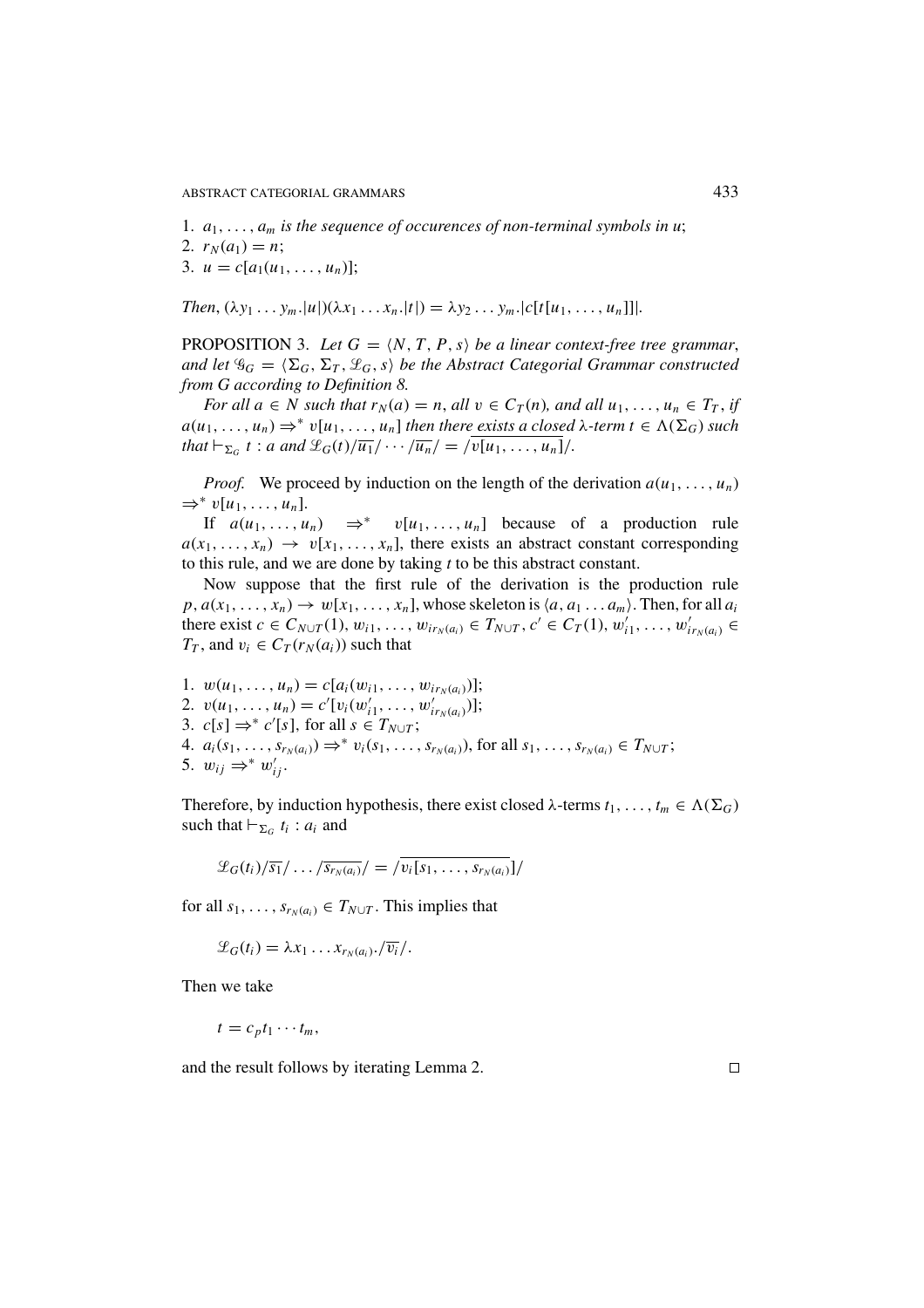PROPOSITION 4. Let  $\mathscr{G}_G = \langle \Sigma_G, \Sigma_T, \mathscr{L}_G, s \rangle$  be the Abstract Categorial Gram*mar constructed from a given context-free tree grammar*  $G = \langle N, T, P, s \rangle$ *, according to Definition 8.*

*For* all  $a \in N$  *such that*  $r_N(a) = n$ *, and all closed*  $\lambda$ *-term*  $t \in \Lambda(\Sigma_G)$  *such that*  $\vdash_{\Sigma_G} t : a$ , *there exists a context*  $v \in C_T(n)$  *such that, for all*  $u_1, \ldots, u_n \in$  $T_T$ ,  $\mathscr{L}_G(t)/\overline{u_1}/\cdots/\overline{u_n}/=\sqrt{v[u_1,\ldots,u_n]}/$ , *and*  $a(u_1,\ldots,u_n) \Rightarrow^* v[u_1,\ldots,u_n]$ .

*Proof.* We proceed by induction on the structure of *t.*

If *t* is a constant then  $t = c_p$  for some  $p \in P$  whose skeleton is  $\langle a, \epsilon \rangle$ . Consequently, *p* must be of the form  $a(x_1, \ldots, x_n) \rightarrow w[x_1, \ldots, x_n]$  with  $w \in C_T(n)$ . On the one hand, we have that

$$
a(u_1,\ldots,u_n)\Rightarrow w[u_1,\ldots,u_n].
$$

On the other hand, by Lemma 1,

$$
\mathscr{L}_G(c_p)=\lambda x_1\ldots x_n.\sqrt{w}/,
$$

which implies that

$$
\mathscr{L}_G(c_p)/\overline{u_1}/\cdots/\overline{u_n}/=\overline{w[u_1,\ldots,u_n]}/.
$$

If *t* is an application then  $t = c_p t_1 \dots t_m$  for some  $p \in P$  whose skeleton is  $\langle a, a_1 \dots a_m \rangle$ , and each  $\lambda$ -term  $t_i$  must be a closed  $\lambda$ -term of type  $a_i$ . Consequently, by induction hypothesis, there exist contexts  $v_1, \ldots, v_m$  such that  $v_i \in C_T(r_N(a_i))$ and, for all all  $u_1, \ldots, u_{r_N(a_i)} \in T_T$ ,

$$
\mathscr{L}_G(t_i)/\overline{u_1}/\cdots/\overline{u_{r_N(a_i)}}/\equiv/\overline{v_i[u_1,\ldots,u_{r_N(a_i)}]}/,
$$

and

$$
a(u_1,\ldots,u_{r_N(a_i)})\Rightarrow^* v_i[u_1,\ldots,u_{r_N(a_i)}].
$$

This implies that

$$
\mathcal{L}_G(t_i) = \lambda x_1 \dots x_{r_N(a_i)} \cdot v_i[x_1, \dots, x_{r_N(a_i)}],
$$

and the result follows by iterating Lemma 2 and applying Lemma 1.

 $\Box$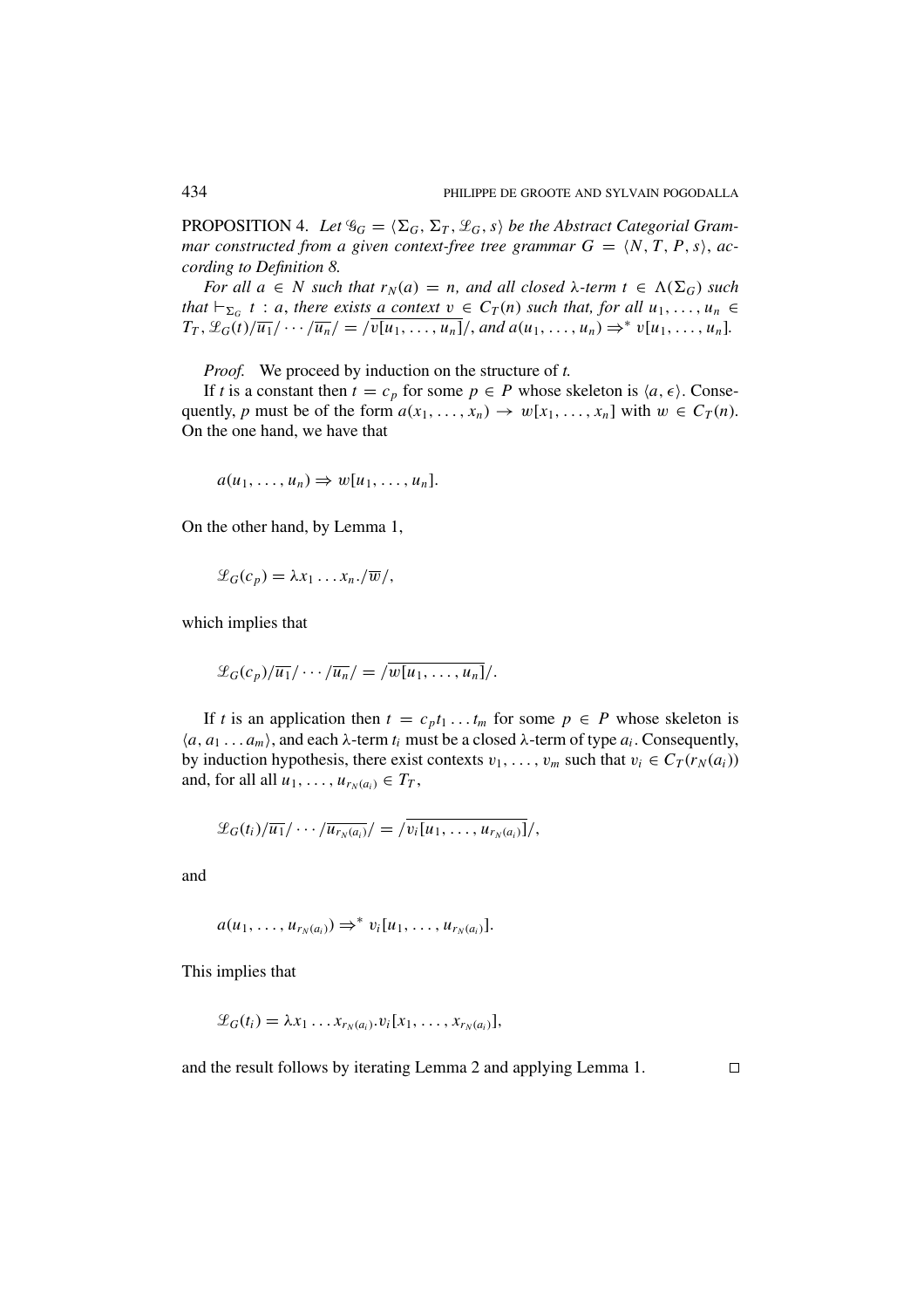ABSTRACT CATEGORIAL GRAMMARS 435

#### **8. Composition as Third-Order Substitution**

Finally, in this section, we define the ACG corresponding to a linear context-free rewriting system. To this end, we interpret the atomic types of the abstract vocabulary as third-order types over strings.

Let  $G = \langle N, T, P, s \rangle$  be a linear context-free rewriting system, and let  $p \in P$  be a production rule  $\langle f, a \rightarrow a_1 a_2 \dots a_1 \rangle$ , whose linear transform obeys the following equation:

 $f\langle x_1,\ldots,x_m\rangle = \langle \alpha_{10}x_{11}\alpha_{11} \ldots x_{1_{p_1}}\alpha_{1_{p_1}},\ldots,\alpha_{n0}x_{n1}\alpha_{n1} \ldots x_{np_n}\alpha_{np_n}\rangle.$ 

We define the  $\lambda$ -terms  $u_1, \ldots, u_n$  as follows:

$$
u_i = \frac{\alpha_{i0}}{+x_{i1} + \alpha_{i1}} + \cdots + x_{ip_i} + \frac{\alpha_{ip_i}}{+}
$$

The linear  $\lambda$ -term  $[\![p]\!]$  is then defined to be:

$$
\lambda y_1 y_2 \ldots y_1 \lambda z. y_1(\lambda x_1 . y_2(\lambda x_2 . \cdots y_l(\lambda x_l . z u_1 \cdots u_n)))
$$

Where  $\mathbf{x}_1$  is the sequence of  $\lambda$ -variables  $x_1 \ldots x_{r_N(a_1)}$ ,  $\mathbf{x}_2$  is the sequence of  $\lambda$ *variables*  $x_{r_N(a_1)+1} \ldots x_{r_N(a_1)+r_N(a_2)}$ , etc.

Then, the ACG corresponding to a given linear context-free rewriting system is defined as follows.

DEFINITION 9. Let  $G = \langle N, T, P, s \rangle$  be a linear context-free rewriting system. The Abstract Categorial Grammar  $\mathscr{G}_G = \langle \Sigma_G, \Sigma_T, \mathscr{L}_G, s \rangle$  is defined as follows:

- 1. the abstract vocabulary  $\Sigma_G$  is constructed according to Definition 6;
- 2. the object vocabulary  $\Sigma_T$  is constructed according to Definition 5;
- 3. the lexicon  $\mathcal{L}_G : \Sigma_G \to \Sigma_T$  is such that:
	- (a)  $\mathcal{L}_G(a) = (\text{string}^{r_N(a)} \text{ -} \circ \text{string}) \text{ -} \circ \text{string}, \text{ for all } a \in N$ (b)  $\mathcal{L}_G(c_p) = [p]$ , for all  $p \in P$ ;
- 4. the distinguished type *s* is identical to the start symbol of *G*.

In order to prove the correctness of the above construction, we start by stating a technical lemma, whose proof is left to the reader.

LEMMA 3. Let  $G = \langle N, T, P, s \rangle$  be a linear context-free rewriting system, let  $p \in P$  *be the production rule*  $\langle f, a \rightarrow a_1 \dots a_n \rangle$ , and let  $\alpha_{i1}, \dots, \alpha_{ir_N(a_i)} \in T^*$ , for  $1 \leq i \leq n$ . Then, there exists  $\alpha_1, \ldots, \alpha_{r_N(a)} \in T^*$  such that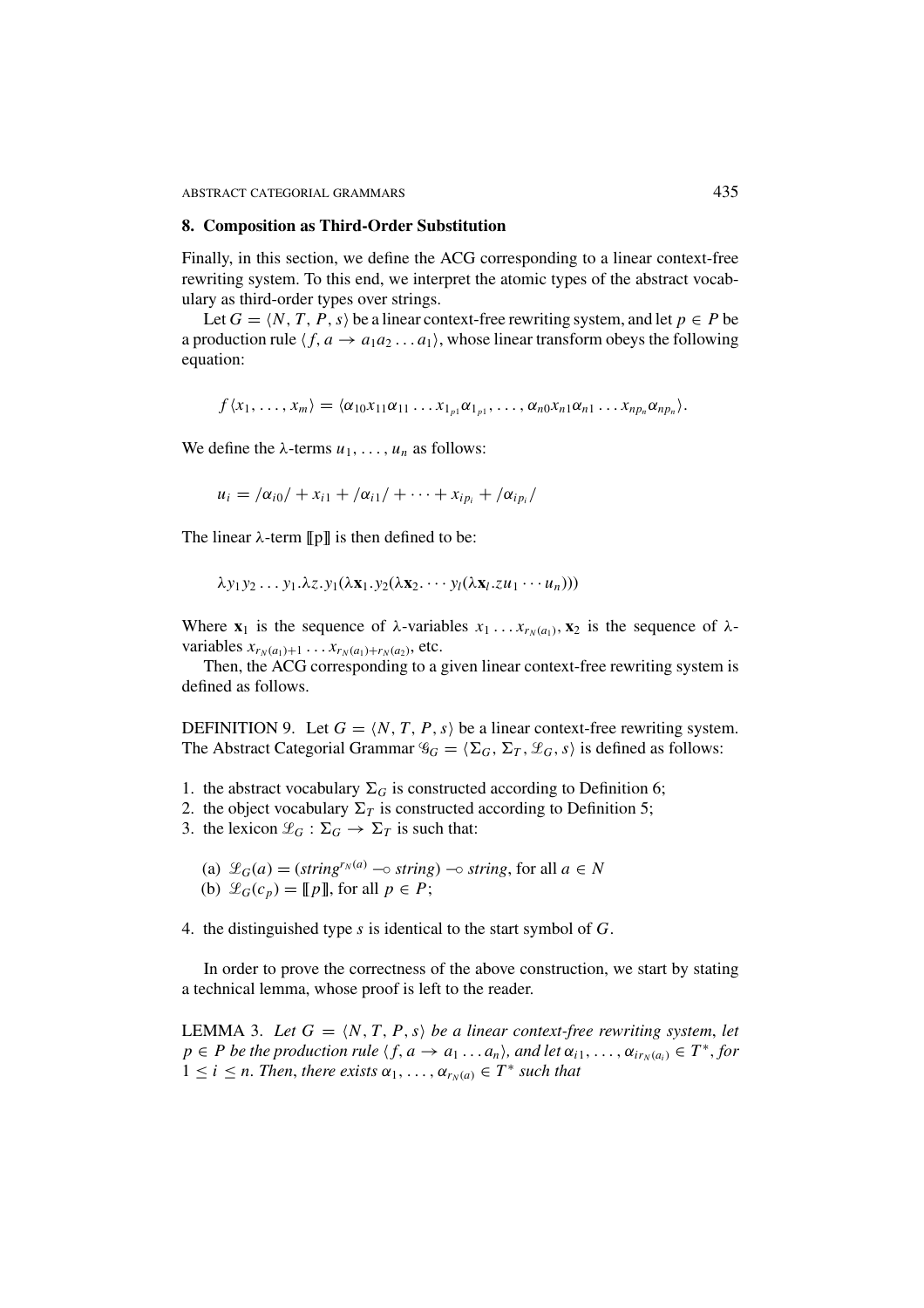- 1.  $f\langle \alpha_{11},\ldots,\alpha_{1r_N(a_1)},\ldots,\alpha_{n1},\ldots,\alpha_{nr_N(a_n)}\rangle = \langle \alpha_1,\ldots,\alpha_{r_N(a)}\rangle$
- 2.  $[\![p]\!](\lambda z.z/\alpha_{11}/ \cdots / \alpha_{1r_N(a_1)}/ \cdots (\lambda z.z/\alpha_{n1}/ \cdots / \alpha_{nr_N(a_n)}/ ) = \lambda z.z/\alpha_1 / \cdots$  $\alpha_{r_N(a)}$ .

PROPOSITION 5. Let  $G = \langle N, T, P, s \rangle$  be a linear context-free rewriting system, *and let*  $\mathscr{G}_G = \langle \Sigma_G, \Sigma_T, \mathscr{L}_G, s \rangle$  *be the Abstract Categorial Grammar constructed from G according to Definition 9.*

*For all*  $a \in N$  *such that*  $r_N(a) = n$ *, and all*  $\alpha_1, \ldots, \alpha_n \in T^*$ *, if*  $\langle \alpha_1, \ldots, \alpha_n \rangle \in T^*$ *L*(*a*) *then there exists a closed*  $\lambda$ *-term*  $t \in \Lambda(\Sigma_G)$  *<i>such that*  $\vdash_{\Sigma_G} t : a$  *and*  $\mathcal{L}_G(t) =$  $\lambda z \cdot z/\alpha_1 / \cdots / \alpha_n$ .

*Proof.* We proceed by induction on the definition of *L*(*a*).

If  $f \langle \rangle = \langle \alpha_1, \ldots, \alpha_n \rangle \in L(a)$  because there exists a production rule p of the form  $\langle f, a \rightarrow \epsilon \rangle$ , there exists an abstract constant  $c_p$  of type *a* such that  $\mathscr{L}_G(c_p) = \lambda z \cdot z / \alpha_1 / \cdots / \alpha_n$ 

Now suppose that  $\langle \alpha_1, \ldots, \alpha_n \rangle \in L(a)$  because there exists a production rule  $\langle f, a \rightarrow a_1 \cdots a_m \rangle$ , together with tuples  $\langle \alpha_{i1}, \ldots, \alpha_{ir_N(a_i)} \rangle \in L(a_i)$  such that

 $f\langle \alpha_{11},\ldots,\alpha_{1r_N(a_1)},\ldots,\alpha_{m1},\ldots,\alpha_{mr_N(a_m)}\rangle = \langle \alpha_1,\ldots,\alpha_n\rangle.$ 

Hence, by induction hypothesis, there exist closed  $\lambda$ -terms  $t_1, \ldots, t_m \in \Lambda(\Sigma_G)$ such that  $\vdash_{\Sigma_G} t_i : a_i$  and  $\mathcal{L}_G(t_i) = \lambda z.z/\alpha_{i1}/ \cdots / \alpha_{ir_N(a_i)}/$ . Then, the result follows by Lemma 3.  $\Box$ 

**PROPOSITION** 6. Let  $\mathscr{G}_G = \langle \Sigma_G, \Sigma_T, \mathscr{L}_G, s \rangle$  be the Abstract Categorial *Grammar constructed from a given linear context-free rewriting system G = N*, *T*, *P*,*s*, *according to Definition 9.*

*For all a*  $\in$  *N such that*  $r_N(a) = n$ *, and all closed*  $\lambda$ *-term t*  $\in \Lambda(\Sigma_G)$  *such that*  $\vdash_{\Sigma_G} t : a$ , there exist  $\alpha_1, \ldots, \alpha_n \in T^*$  such that  $\mathscr{L}_G(t) = \lambda z. z/\alpha_1/\cdots/\alpha_n$ , and  $\langle \alpha_1, \ldots, \alpha_n \rangle \in L(a)$ .

*Proof.* We proceed by induction on the structure of *t.*

If *t* is a constant then  $t = c_p$  for some  $p \in P$  whose skeleton is  $\langle a, \epsilon \rangle$ . Consequently, *p* must be of the form  $\langle f, a \rightarrow \epsilon \rangle$  Then, there exist  $\alpha_1, \ldots, \alpha_n \in T^*$  such that  $f(\theta) = \langle \alpha_1, \ldots, \alpha_n \rangle$ . Hence, by definition,  $\mathcal{L}_G(c_p) = \lambda z \cdot z / \alpha_1 / \cdots / \alpha_n /$ , and  $\langle \alpha_1, \ldots, \alpha_n \rangle \in L(a)$ .

If *t* is an application then  $t = c_p t_1 \dots t_m$  for some  $p \in P$  whose form is  $\langle f, a \rightarrow a_1 \dots a_m \rangle$ , and each  $\lambda$ -term  $t_i$  must be a closed  $\lambda$ -term of type  $a_i$ . Therefore, by induction hypothesis, there exist  $\alpha_{i1}, \ldots, \alpha_{ir_N(a_i)} \in T^*$  such that  $\mathcal{L}_G(t_i)$  =  $\lambda z.z/\alpha_{i1}/ \cdots / \alpha_{ir_N(a_i)}$  and  $\langle \alpha_{i1}, \ldots, \alpha_{ir_N(a_i)} \rangle \in L(a_i)$ . Then, the result follows by Lemma 3.  $\Box$ 

Observe that we do not have that  $\alpha \in L(s)$  if and only if  $/\alpha \in \mathcal{O}(\mathscr{G}_G)$  We have instead that  $\alpha \in L(s)$  if and only if  $\lambda z. z/\alpha \in \mathcal{O}(\mathscr{G}_G)$ . This possible defect can be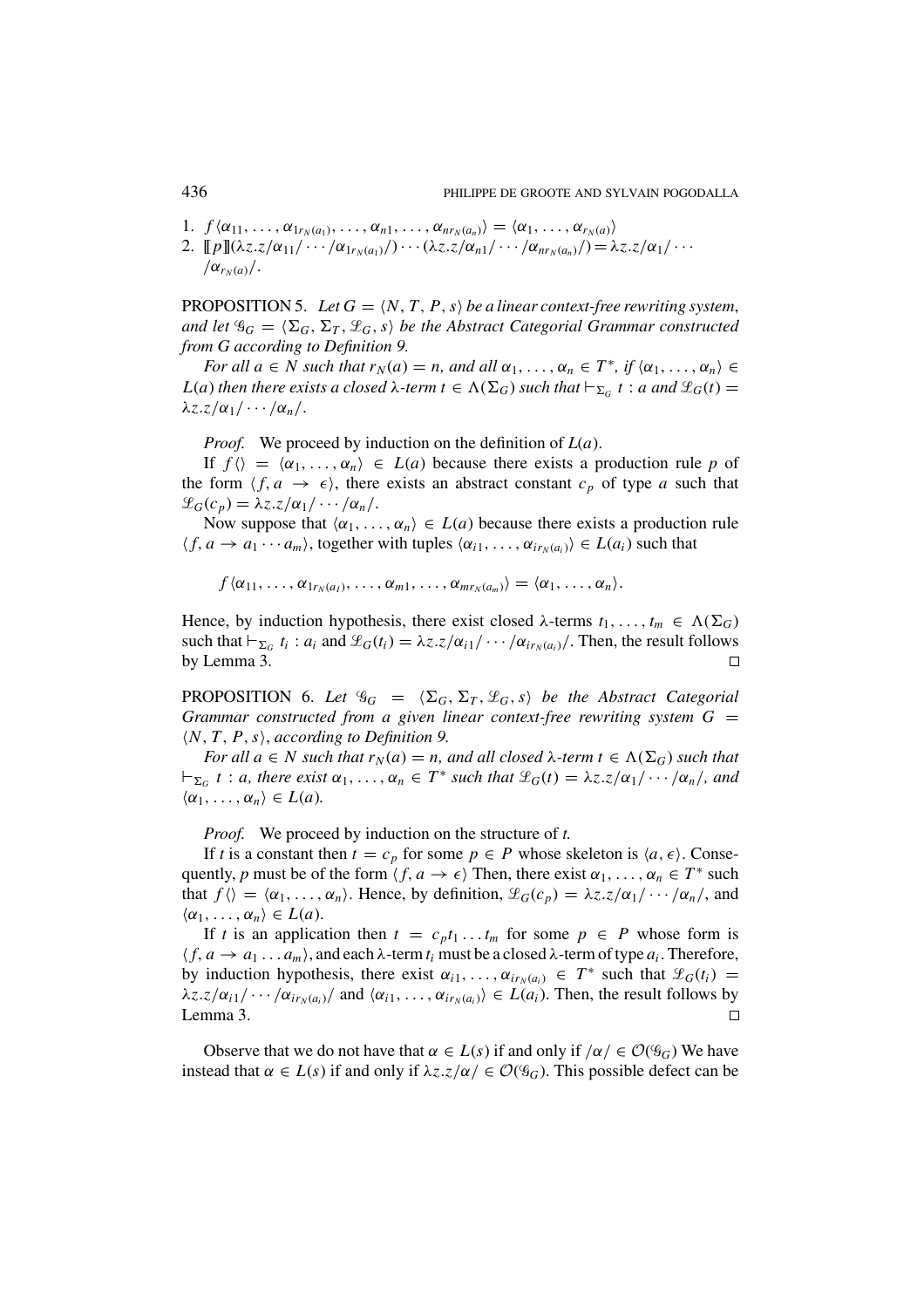easily fixed by changing the distinguished type of the grammar to be a new abstract atomic type  $s'$ , and by adding a new abstract constant  $c$  of type  $s - ∘ s'$ . The lexicon is then extended in such a way that  $\mathcal{L}_G(s') =$  *string* and  $\mathcal{L}_G(c) = \lambda y \cdot y(\lambda x \cdot x)$ .

### **9. Conclusions**

The embeding of context-free string grammars, linear context-free tree grammars, and linear context-free rewriting systems in Abstract Categorial Grammars exemplifies some of the features of the ACG framework.

The fact that an ACG generates two languages offer an explicit control of the parse structure of the grammar. Consequently, the three encodings we have given are in fact strong equivalences.<sup>1</sup>

The fact that the basic objects manipulated by an ACG are linear  $\lambda$ -terms allows higher-order operations to be defined. Typically, tree-adjunction is such a higherorder operation (Abrusci et al., 1999; Joshi and Kulick, 1997; Mönnich, 1997), and we have seen that the possibility of defining such higher-order operations is the keystone in encoding linear context-free tree grammars and linear context-free rewriting systems.

Finally, the fact that the embeddings of the three context-free formalisms are based, respectively, on first-order, second-order, and third-order interpretations suggests the existence of an Abstract Categorial Hierachy that would allow the expressive power of the ACGs to be controlled.

# **Note**

1. In the case of linear context-free tree grammars, this claim might be discussed because our encoding does not give access to the tree-language generated by the linear context-free tree grammar. This possible problem may be fixed by defining the embedding in two stages as is done in (de Groote, 2002)

#### **References**

Abrusci, M., Fouqueré, C., and Vauzeilles, J., 1999, "Tree-adjoining grammars in a fragment of the Lambek calculus," *Computational Linguistics* **25**, 209–236.

Barendregt, H., 1984, *The Lambda Calculus, its Syntax and Semantics*, North-Holland, revised edition. Carpenter, B., 1996, *Type-Logical Semantics*, Cambridge, MA and London, U.K.: MIT Press.

- de Groote, P., 2001, "Towards Abstract Categorial Grammars," pp. 148–155 in *Association for Computational Linguistics, 39th Annual Meeting and 10th Conference of the European Chapter, Proceedings of the Conference.*
- de Groote, P., 2002, "Tree-adjoining grammars as Abstract Categorial Grammars," in pp. 145–150 *TAG*+*6, Proceedings of the Sixth International Workshop on Tree Adjoining Grammars and Related Frameworks.*

Girard, J.-Y., 1987, "Linear logic," *Theoretical Computer Science* **50**, 1–102.

Joshi, A.K. and Kulick, S., 1997, "Partial proof trees as building blocks for a categorial grammar," *Linguistic & Philosophy* **20,** 637–667.